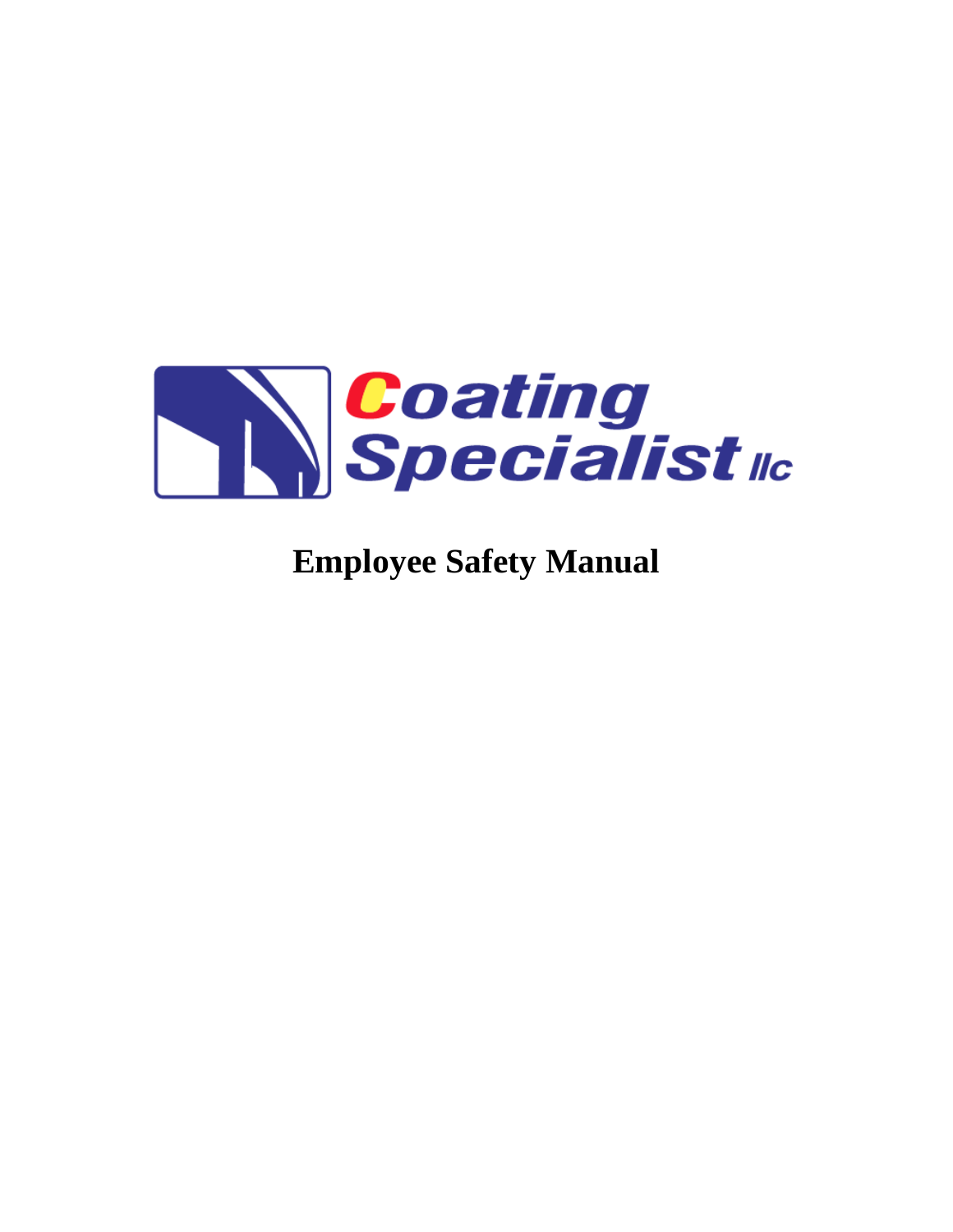## TABLE OF CONTENTS

#### **Contents**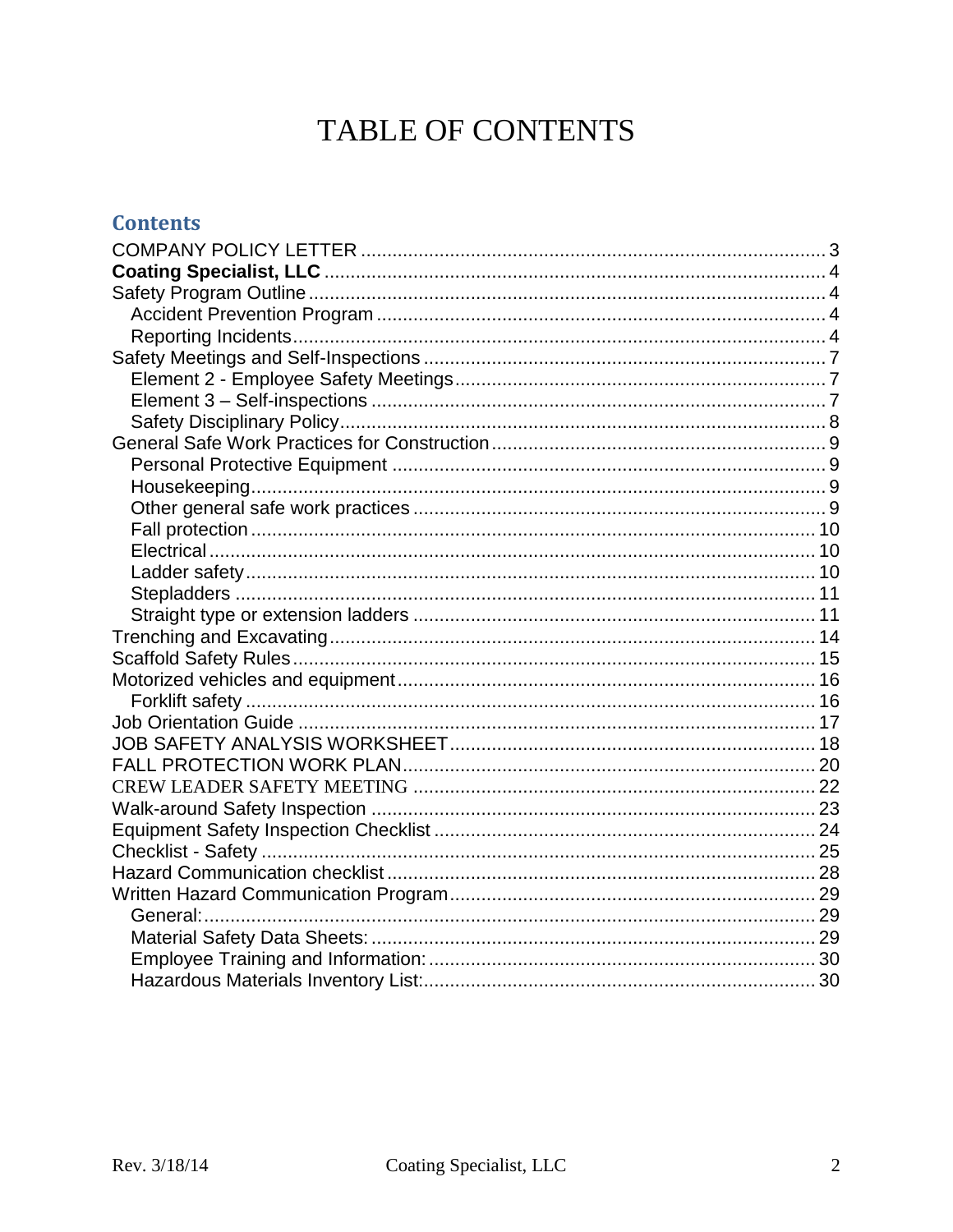# COMPANY POLICY LETTER

#### **SAFETY AND HEALTH POLICY FOR Coating Specialist, LLC**

The purpose of this policy is to develop a high standard of safety throughout all operations of *Coating Specialist, LLC*

We believe that each employee has the right to derive personal satisfaction from his/her job and the prevention of occupational injury or illness is of such consequence to this belief that it will be given top priority at all times.

It is our intention here at *Coating Specialist, LLC* to initiate and maintain complete accident prevention and safety training programs. Each individual from top management to the working person is responsible for the safety and health of those persons in their charge and coworkers around them. By accepting mutual responsibility to operate safely, we will all contribute to the well being of personnel.

 $\frac{1}{2}$ 

Christian Vigil Operations/Safety Manager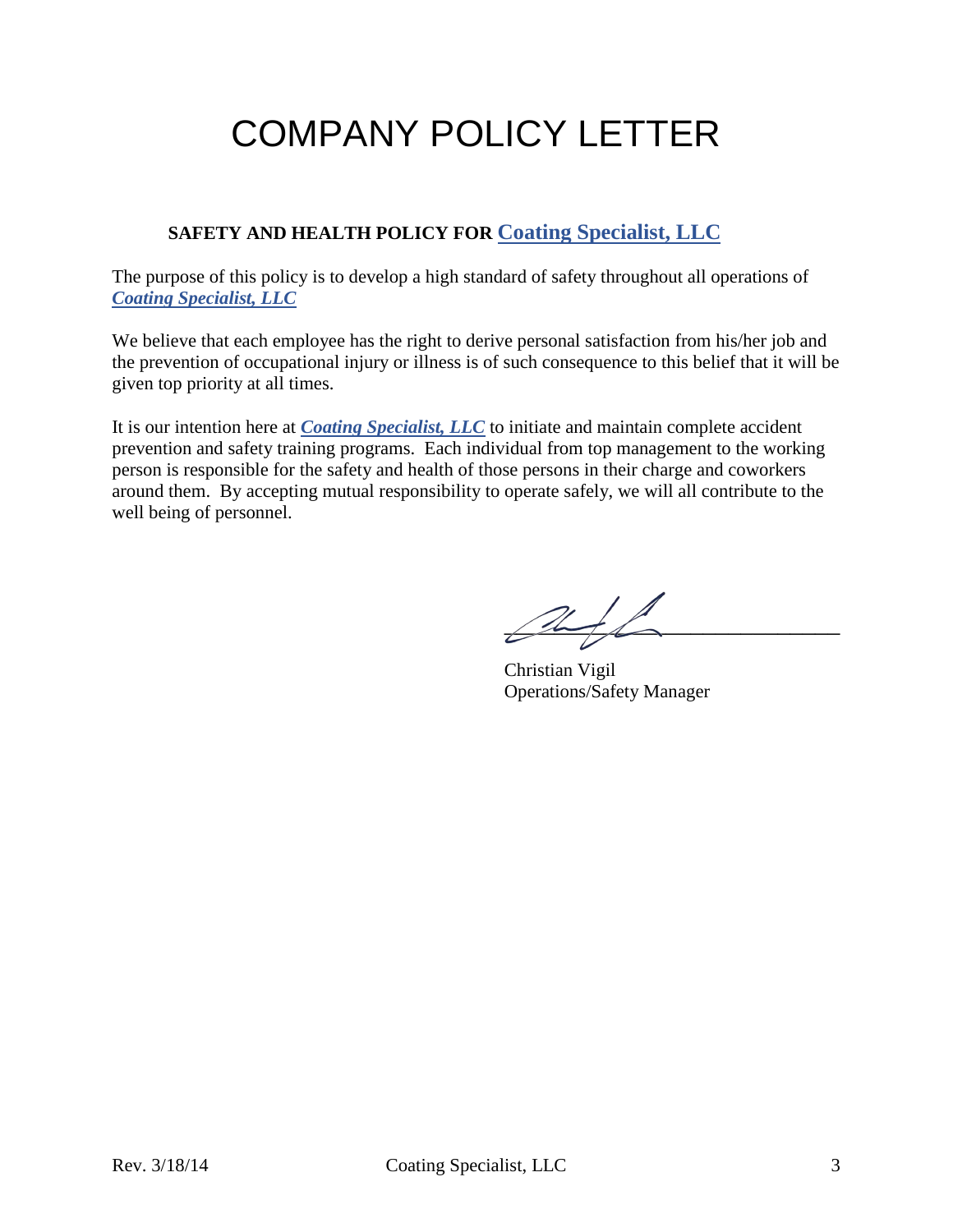# **Coating Specialist, LLC** Safety Program Outline

**Element 1 - Safety Orientation:** Each employee will be given a safety orientation by the Operations Manager when first hired. The orientation will cover the following items:

### **Accident Prevention Program**

- We have a formal written accident prevention program; it consists of this safety orientation, safety meetings as described in Element 2, and Self-inspections as outlined in Element 3.
- We also have basic safety rules that all employees must follow. They are:
	- Never do anything that is unsafe in order to get the job done. If a job is unsafe, report it to your supervisor or foreman. We will find a safer way to do that job.
	- Do not remove or disable any safety device! Keep guards in place at all times on operating machinery.
	- Never operate a piece of equipment unless you have been trained and are authorized.
	- Use your personal protective equipment whenever it is required.
	- Obey all safety warning signs.
	- Working under the influence of alcohol or illegal drugs or using them at work is prohibited.
	- Do not bring firearms or explosives onto company property.
	- Horseplay, running and fighting are prohibited
	- Clean up spills immediately. Replace all tools and supplies after use. Do not allow scraps to accumulate where they will become a hazard. Good housekeeping helps prevent accidents.

### **Reporting Incidents**

- If you are injured or become ill on the job, report this to the manager on duty.
- We require all supervisors and/or foremen to have first-aid/CPR training.
	- We have first aid qualified workers here but we do not have "designated" first-aiders. First aid at the job site is done on a Good Samaritan basis.
	- If first aid trained personnel are involved in a situation involving blood, they should:
		- o Avoid skin contact with blood/other potentially infectious materials by letting the victim help as much as possible, and by using gloves provided in the first aid kit.
		- o Remove clothing, etc. with blood on it after rendering help.
		- o Wash thoroughly with soap and water to remove blood. A 10% chlorine bleach solution is good for disinfecting areas contaminated with blood (spills, etc.).
		- o Report such first aid incidents within the shift to supervisors (time, date, blood presence, exposure, names of others helping).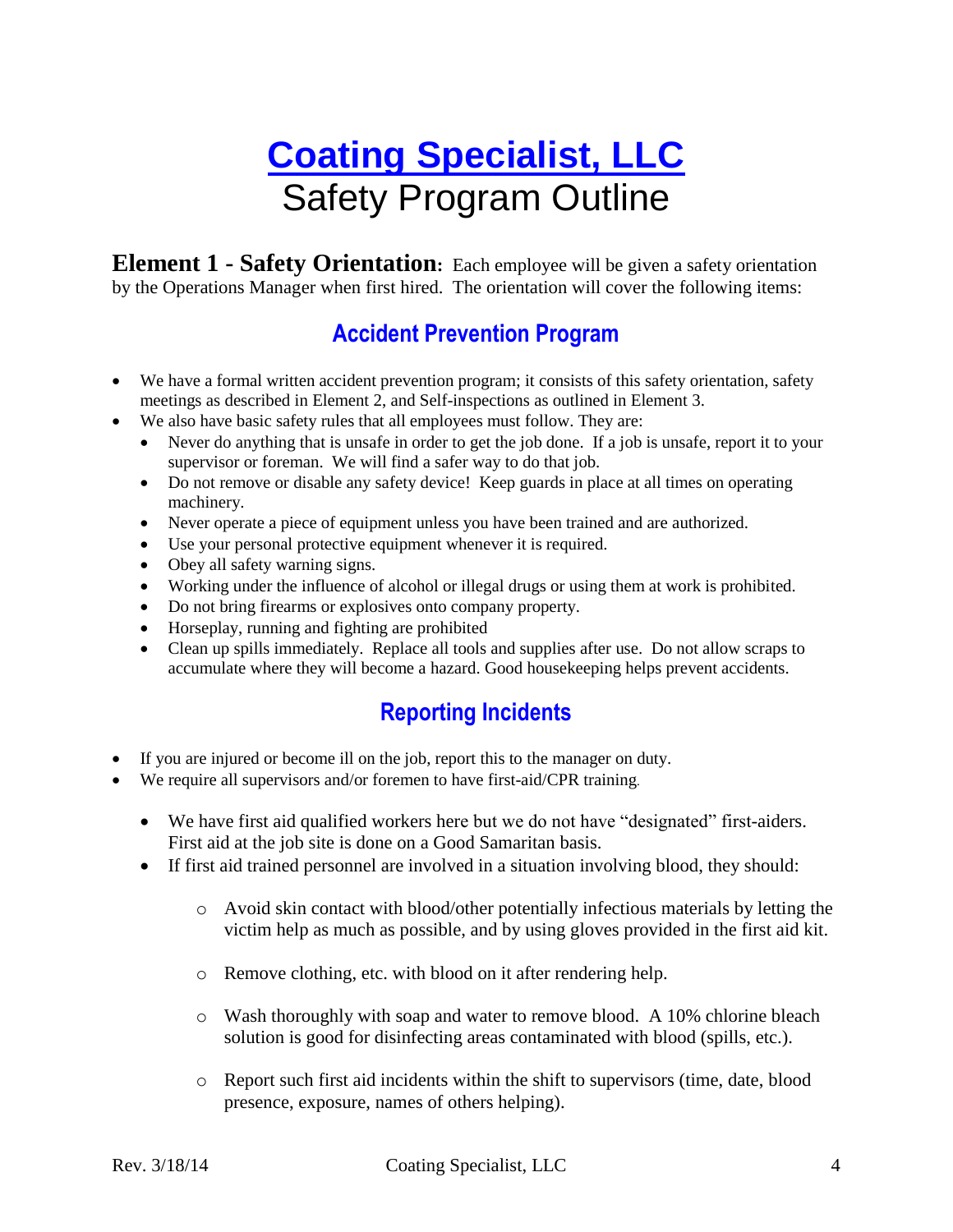- First aid kit locations at this jobsite include:
	- Company Vehicles

#### **Temperature Extremes**

Workers subjected to temperature extremes, radiant heat, humidity, or air velocity combinations which, over a period of time, may produce physical illness. Protection by use of adequate controls, methods or procedures, or use of protective clothing will be provided to employees working in these conditions. Excessive exposure to heat is referred to as heat stress and excessive exposure to cold is referred to as cold stress.

Heat related illness (HRI) and cold-induced illnesses (Hypothermia/frostbite) are well known, recognized workplace hazards. All work operations involving exposure to temperature extremes, either humidity/heat extremes or cold extremes have the potential for inducing heat stress and heat related illnesses or cold stress resulting in frostbite or hypothermia, therefore, **Coating Specialist, LLC** has developed a policy to address these issues. All employees will receive training relating to the causes and effects, as well as the personal and environmental factors that may lead to temperature extreme related illnesses. Each employee will be provided with training and materials that include but are not limited to:

- The chosen method or methods to assess the risk for HRI or cold stress.
- A section covering training elements to provide employees information on what the employer will do when working in extreme weather conditions.
- A section on first aid including how to identify HRI symptoms and cold stress systems. The proper first aid application for an individual that is suffering from HRI or cold weather illness, and procedures for summoning medical aid personnel.
- A section identifying where and how adequate drinking water will be supplied.

#### **Emergency Evacuation**

 An evacuation map for the worksite is posted. It shows the location of exits, fire extinguishers, first aid kits, and where to meet.

#### **Fire Emergency**

- A fire extinguisher or fire extinguishers will be covered as part of this orientation*.*
- If you discover a fire: Tell another person immediately. Call or have them call 911 and a supervisor.
- If the fire is small (such as a wastebasket fire) and there is minimal smoke, you may try to put it out with a fire extinguisher.
- If the fire grows or there is thick smoke, do not continue to fight the fire.
- Tell other employees in the area to evacuate.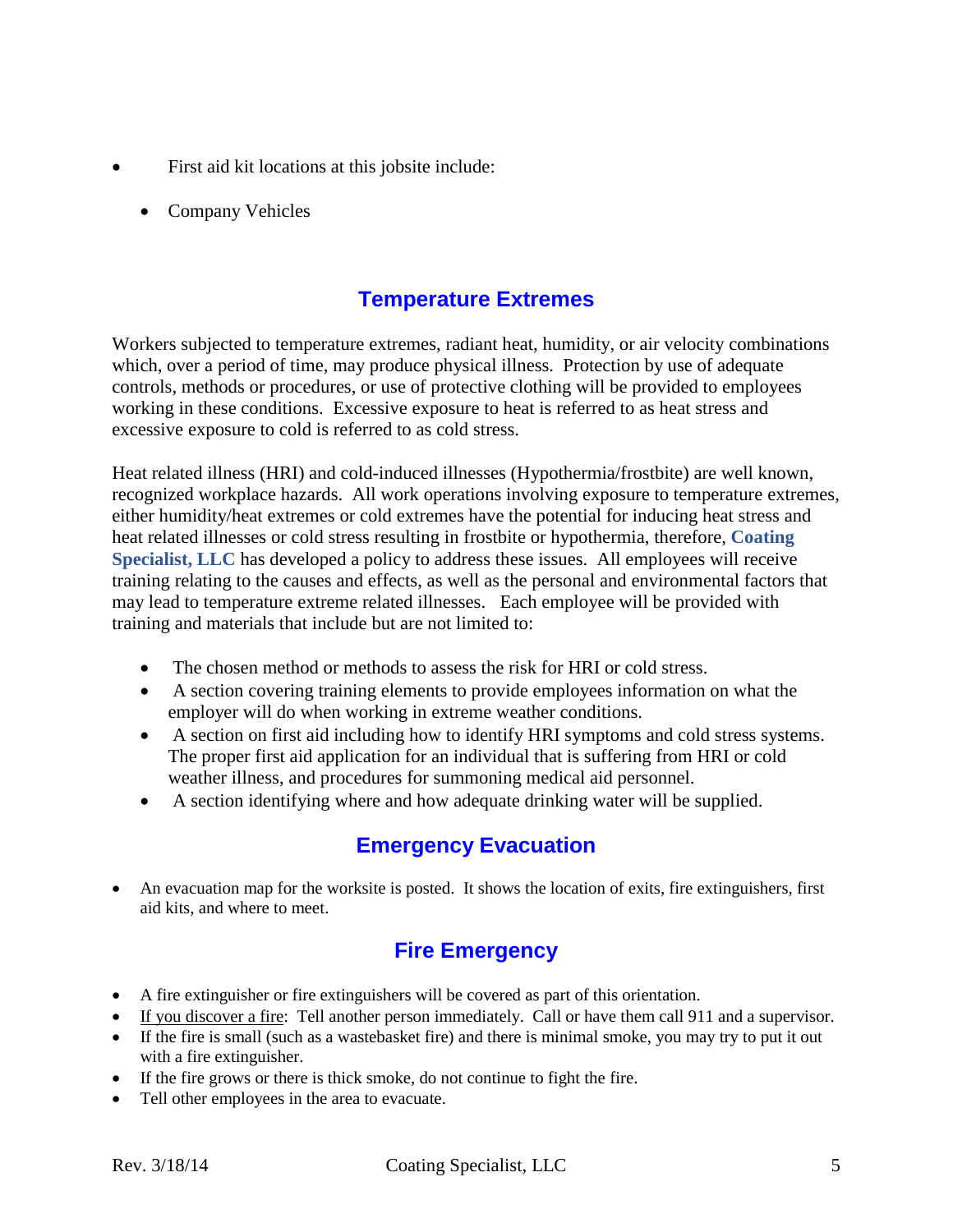Go to the designated assembly point outside the building.

#### **Identification of Hazardous Materials**

- Safe use and emergency actions to take following an accidental exposure.
- We use a limited number of chemicals. You will receive a separate orientation as part of our chemical hazard communication program on the hazards of these chemicals before you work with them or work in an area where they are used.

#### **Required Personal Protective Equipment (PPE)**

- Some tasks in our company require an employee to wear PPE to protect against injury.
	- Examples, but not limited to:
		- Eye Protection
		- Reflective Attire
		- Hard Hats
- You will be instructed by the manger on duty using the manufacturer's instructions on how to use and care for these PPE.

### **On-The-Job Training Safety**

- Before you are first assigned a task, the manager on duty will show you what to do along with safety instructions and required PPE.
- We have established safety rules and personal protective equipment (PPE) requirements based upon a hazard assessment for each task.
- Do not use equipment or attempt to do any of these tasks until you have received the required training and PPE.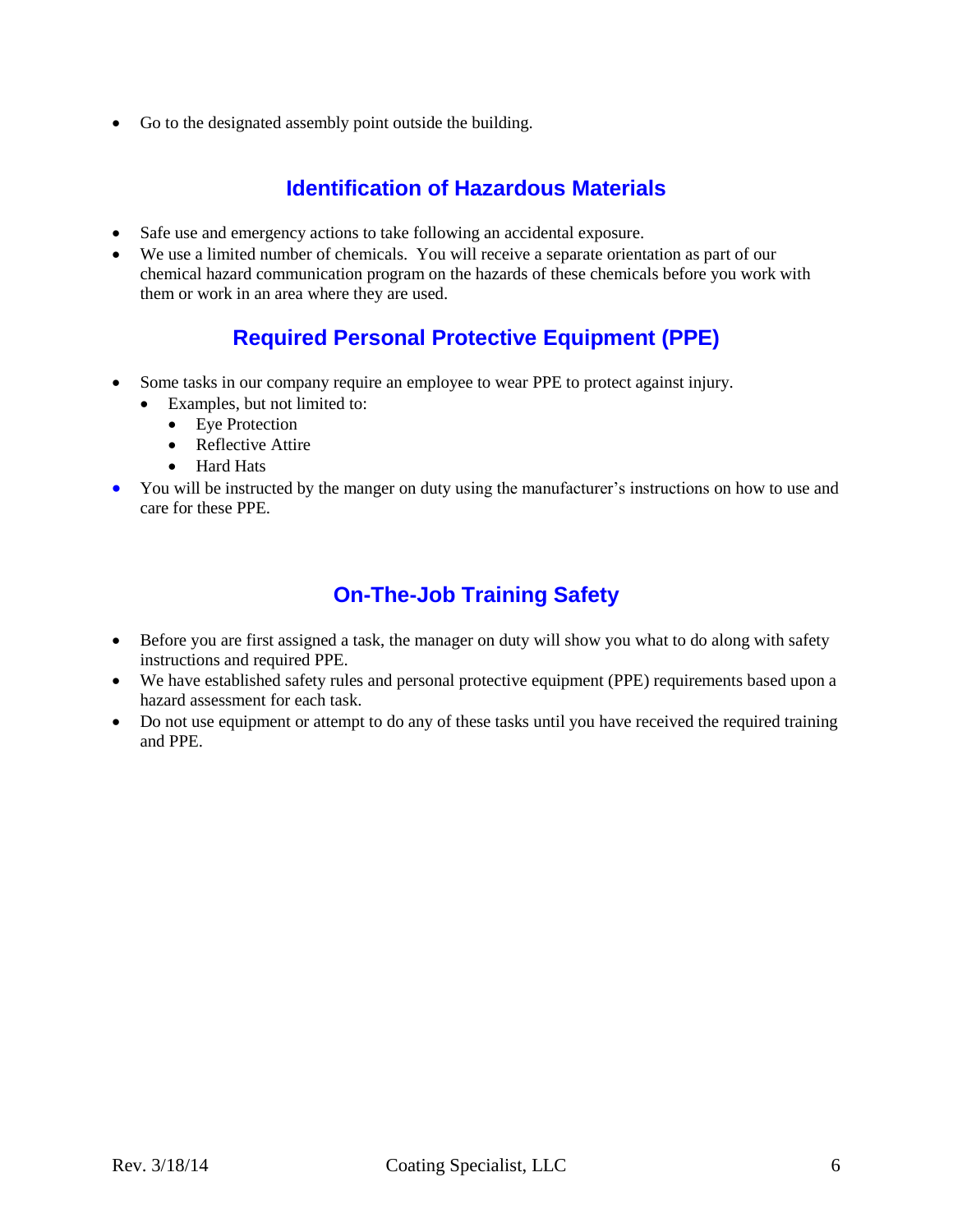# Safety Meetings and Self-Inspections

### **Element 2 - Employee Safety Meetings**

- At the beginning of each job and at least weekly thereafter.
- Review of any walk-around safety inspections conducted since the last safety meeting.
- Review of any citation to assist in correction of hazards.
- Evaluation of any accident investigations conducted since the last meetings to determine if the cause of the unsafe acts or unsafe conditions involved were properly identified and corrected.
- Document attendance and other subjects discussed.
- *Maintain records for one year.*

### **Element 3 – Self-inspections**

- At the beginning of each job, and at least weekly thereafter.
- Include one member of management and one employee, elected by the employees, as their authorized representative.
- Document walk-around safety inspection.
- *Maintain records until the completion of the job.*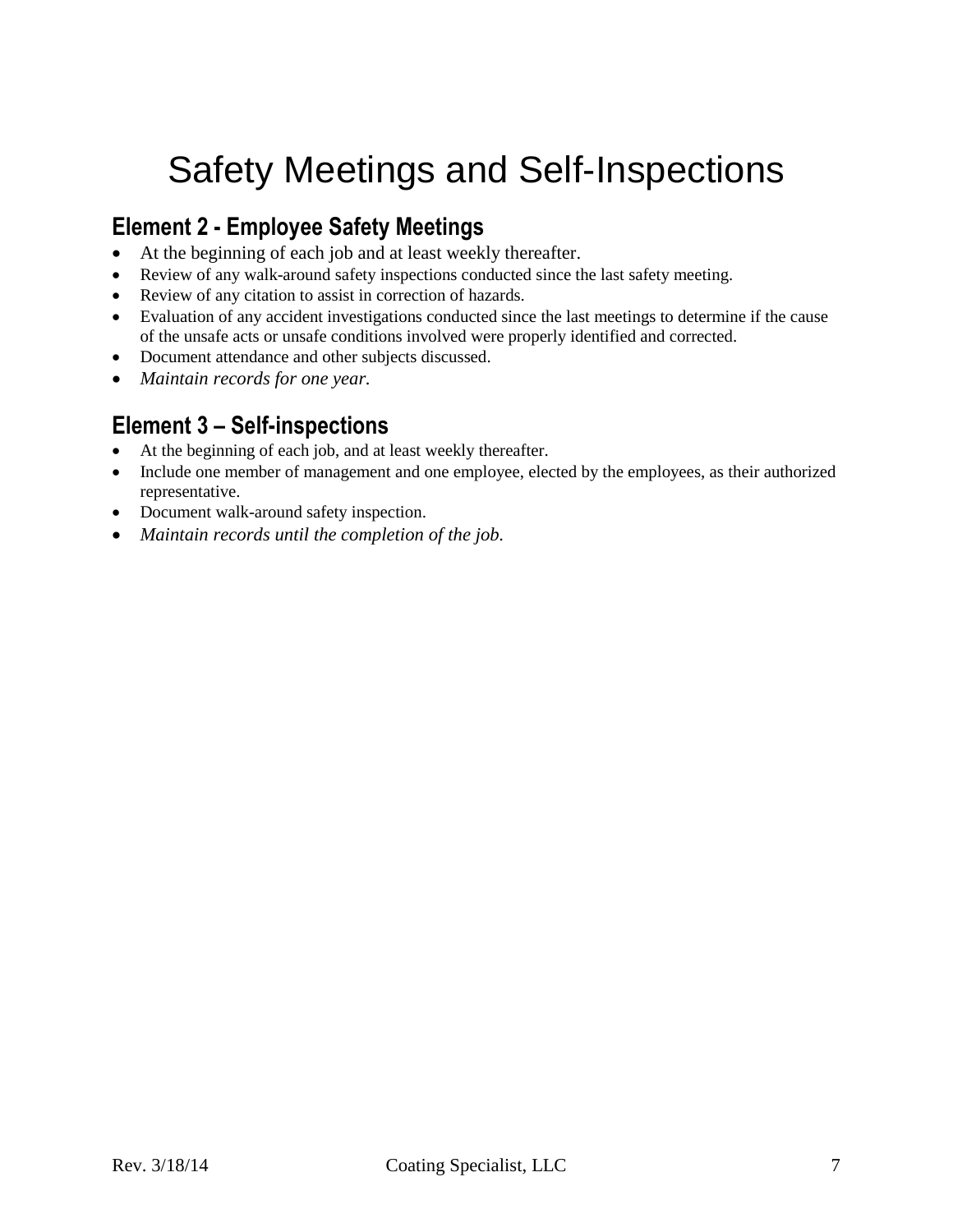### **Safety Disciplinary Policy**

**Coating Specialist, LLC** believes that a safety and health Accident Prevention Program is unenforceable without some type of disciplinary policy. Our company believes that in order to maintain a safe and healthful workplace, the employees must be cognizant and aware of all company, State, and Federal safety and health regulations as they apply to the specific job duties required. The following disciplinary policy is in effect and will be applied to all safety and health violations.

The following steps will be followed unless the seriousness of the violation would dictate going directly to Step 2 or Step 3.

- 1. A first time violation will be discussed orally between company supervision and the employee. This will be done as soon as possible.
- 2. A second time offense will be followed up in written form and a copy of this written documentation will be entered into the employee's personnel folder. Time off without pay (3 day minimum).
- 3. A third time violation will result in termination.

If an employee of this company knowingly and willingly violates any of the safety rules or procedures, or puts his/her self in an imminent danger situation, the employee will be immediately discharged.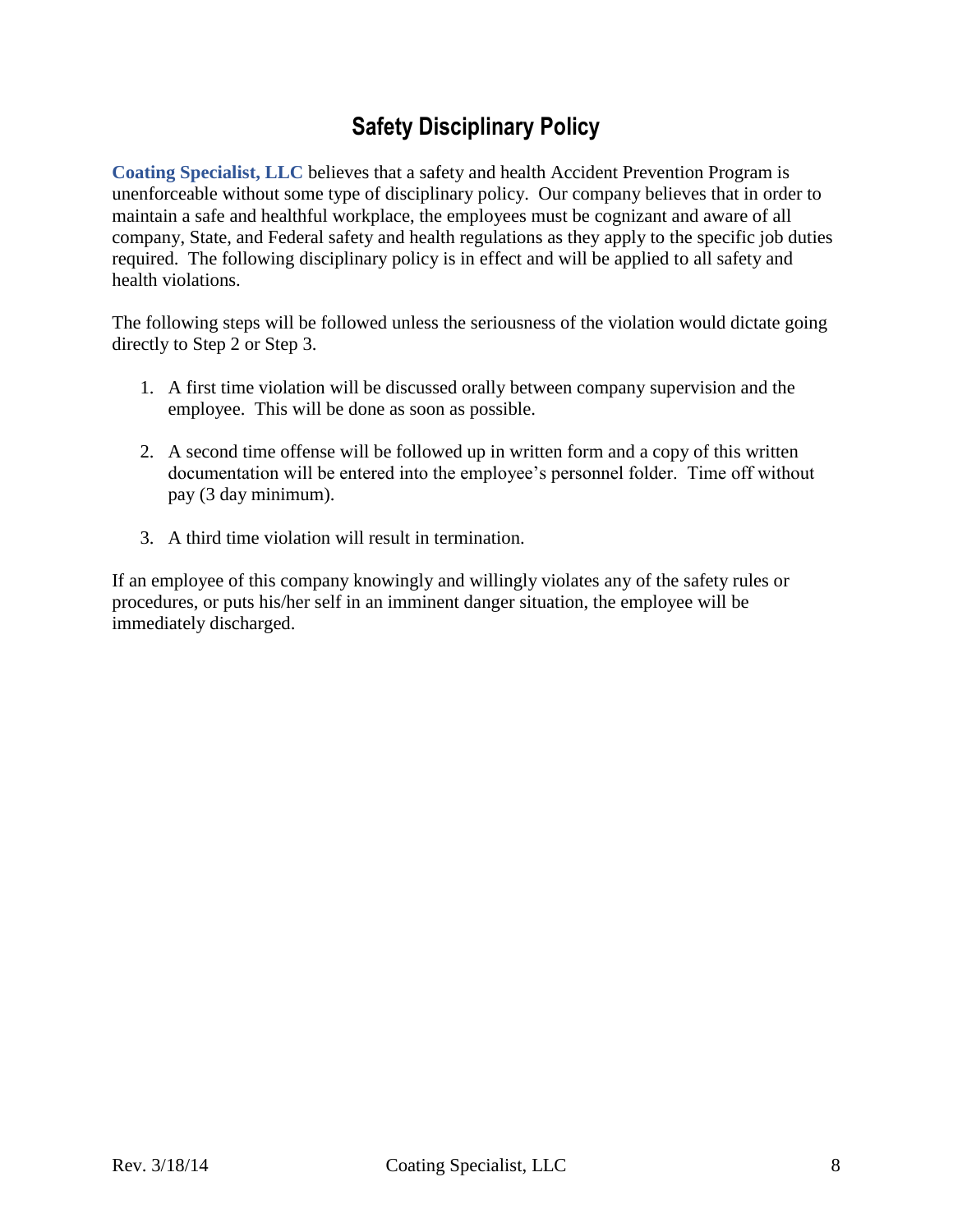# General Safe Work Practices for Construction

### **Personal Protective Equipment**

- Suitable clothing must be worn; long pants, at least short-sleeved shirts and adequate foot wear.
- Hard hats, safety glasses or goggles must be used when a potential hazard exists.
- Hearing protection (earplugs or earmuffs) must be used in high noise areas.
- Gloves (as needed).

#### **Housekeeping**

- Always store materials in a safe manner. Tie down or support materials if necessary to prevent falling, rolling, or shifting.
- Shavings, dust scraps, oil or grease should not be allowed to accumulate. Good housekeeping is a part of the job.
- Trash piles must be removed as soon as possible. Trash is a safety and fire hazard.
- Immediately remove all loose materials from stairs, walkways, ramps, platforms, etc.
- Do not block aisles, traffic lanes, fire exits, gangways, or stairs.

#### **Other general safe work practices**

- Avoid shortcuts use ramps, stairs, walkways, ladders, etc.
- Do not remove, deface or destroy any warning, danger sign, or barricade, or interfere with any form of accident prevention device or practice provided for your use or that is being used by other workers.
- Get help with heavy or bulky materials to avoid injury to yourself or damage to material.
- Do not use tools with split, broken, or loose handles, or burred or mushroomed heads. Keep cutting tools sharp and carry all tools in a container.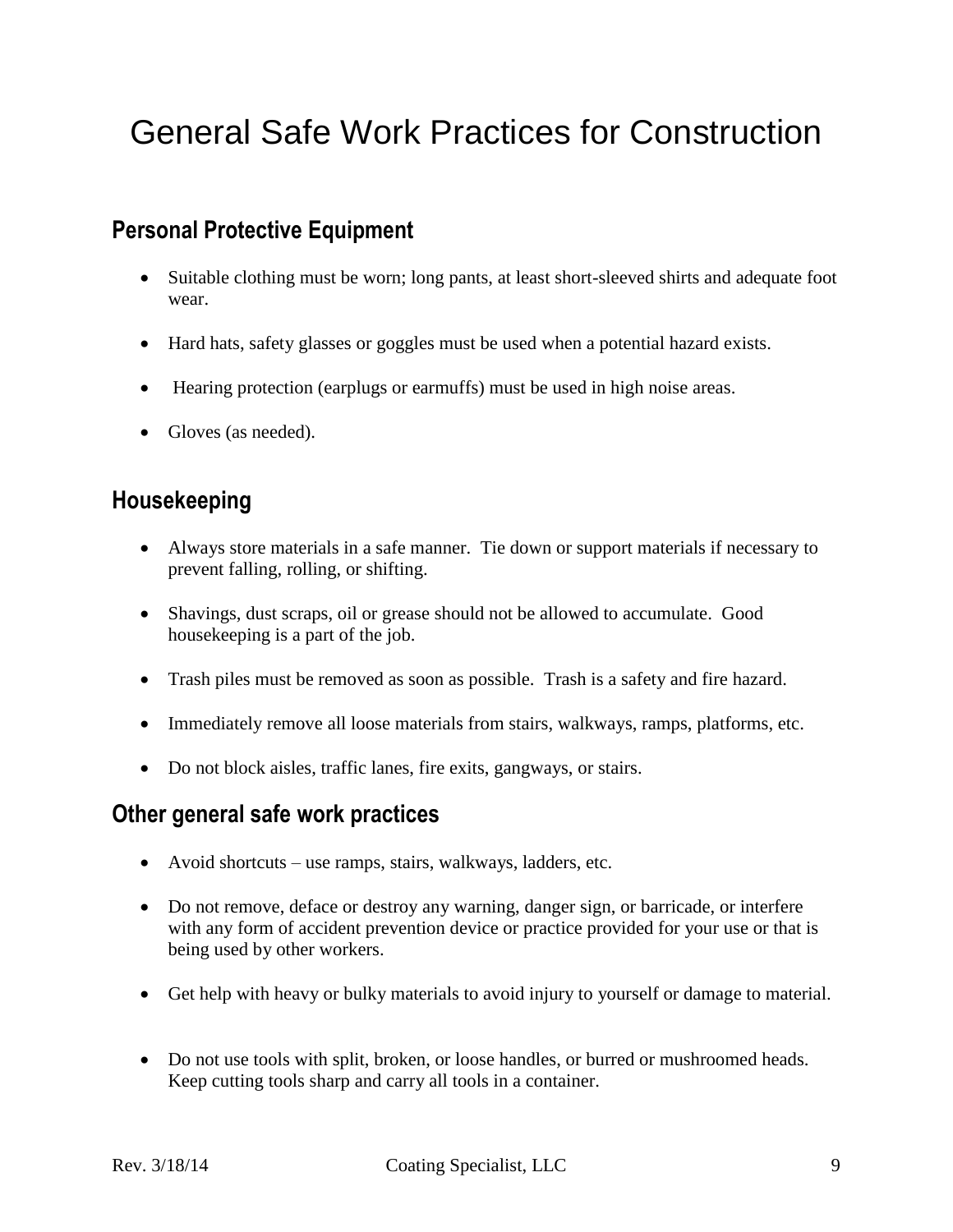Know the correct use of hand and power tools. Use the right tool for the job.

### **Fall protection**

- Fall hazards of 10 feet or more will be outlined and addressed in our jobsite fall protection work plan.
- Fall hazards of less than 10 feet will be protected by covers, guardrails or other methods and will be addressed in our self-inspections and safety meetings.
- Standard guardrails must be erected around all floor openings and open-sided surfaces. Contact your supervisor for the correct specifications.

### **Electrical**

- Ground-fault circuit interrupters (GFCI) will be used when ever possible.
- Electric cords will be inspected daily and repaired or replaced as necessary.
- Do not operate any power tool or equipment unless you are trained in its operation.
- Use tools only for their designed purpose.

### **Ladder safety**

- Inspect before use for physical defects.
- Ladders are not to be painted except for numbering purposes.
- Do not use ladders for skids, braces, workbenches, or any purpose other than climbing.
- When you are ascending or descending a ladder, do not carry objects that will prevent you from grasping the ladder with both hands.
- Always face the ladder when ascending and descending.
- If you must place a ladder over a doorway, barricade the door to prevent its use and post a warning sign.
- Only one person is allowed on a ladder at a time.
- Do not jump from a ladder when descending.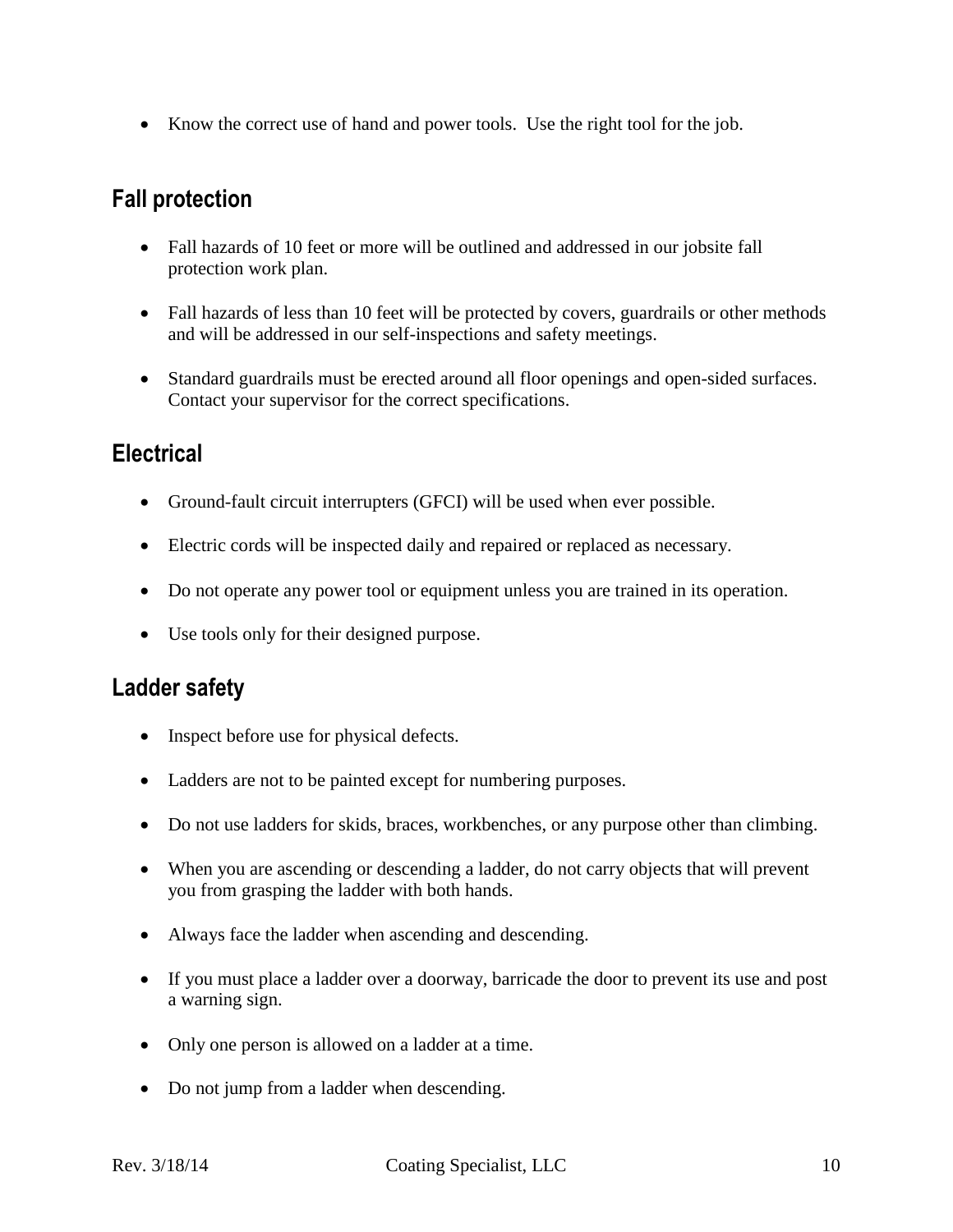- All joints between steps, rungs, and side rails must be tight.
- Safety feet must be in good working order and in place.
- Rungs must be free of grease and/or oil.

#### **Stepladders**

- Do not place tools or materials on the steps or platform of a stepladder
- Do not use the top two steps of a stepladder as a step or stand.
- Always level all four feet and lock spreaders in place.
- Do not use a stepladder as a straight ladder.

### **Straight type or extension ladders**

- All straight or extension ladders must extend at least three feet beyond the supporting object when used as an access to an elevated work area.
- After raising the extension portion of a two or more stage ladder to the desired height, check to ensure that the safety dogs or latches are engaged.
- All extension or straight ladders must be secured or tied off at the top.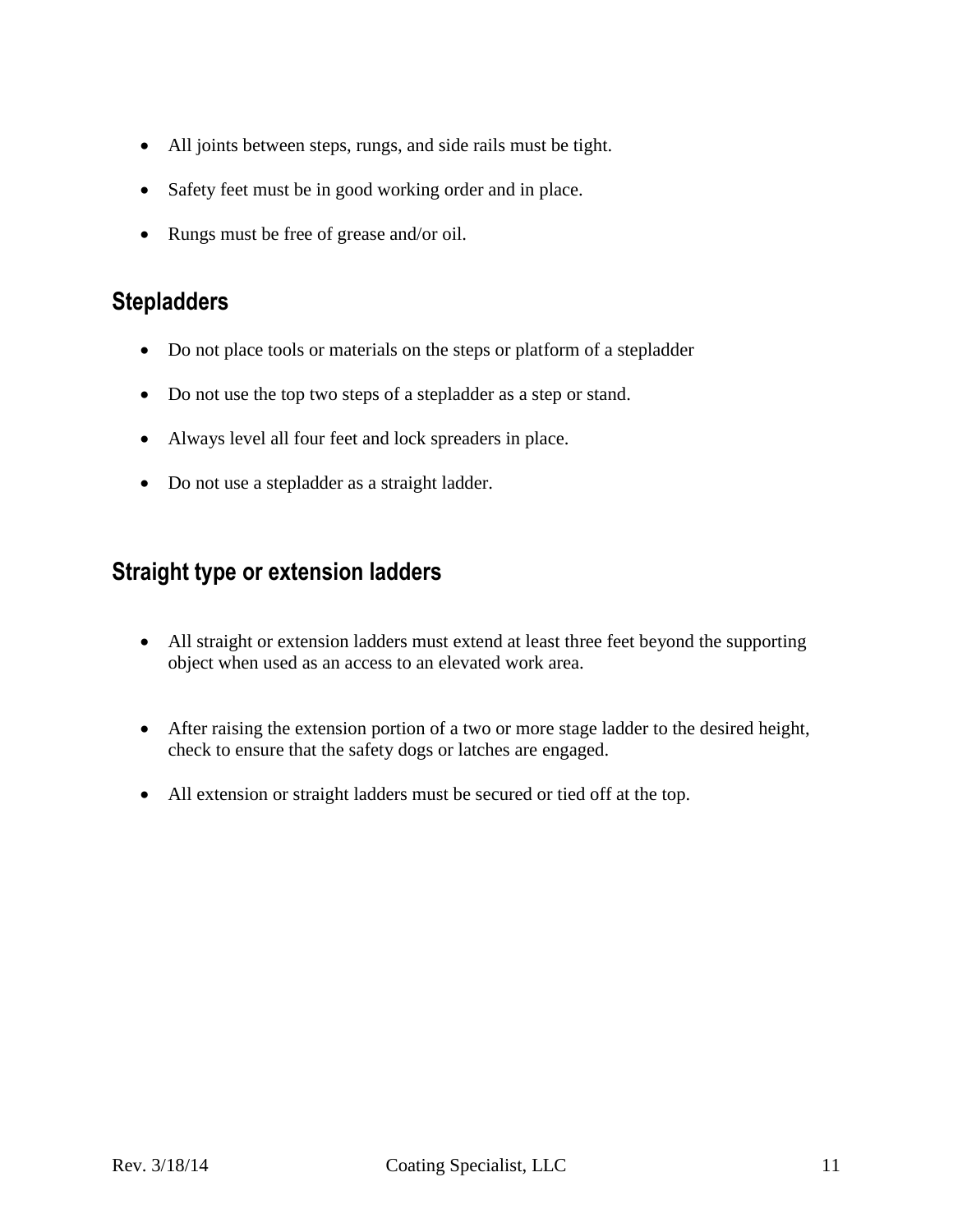

All ladders must be equipped with safety (non-skid) feet.



Rubber Safety Feet Spikes Cleats Nailed to the Floor Ladders with supports on the bottom.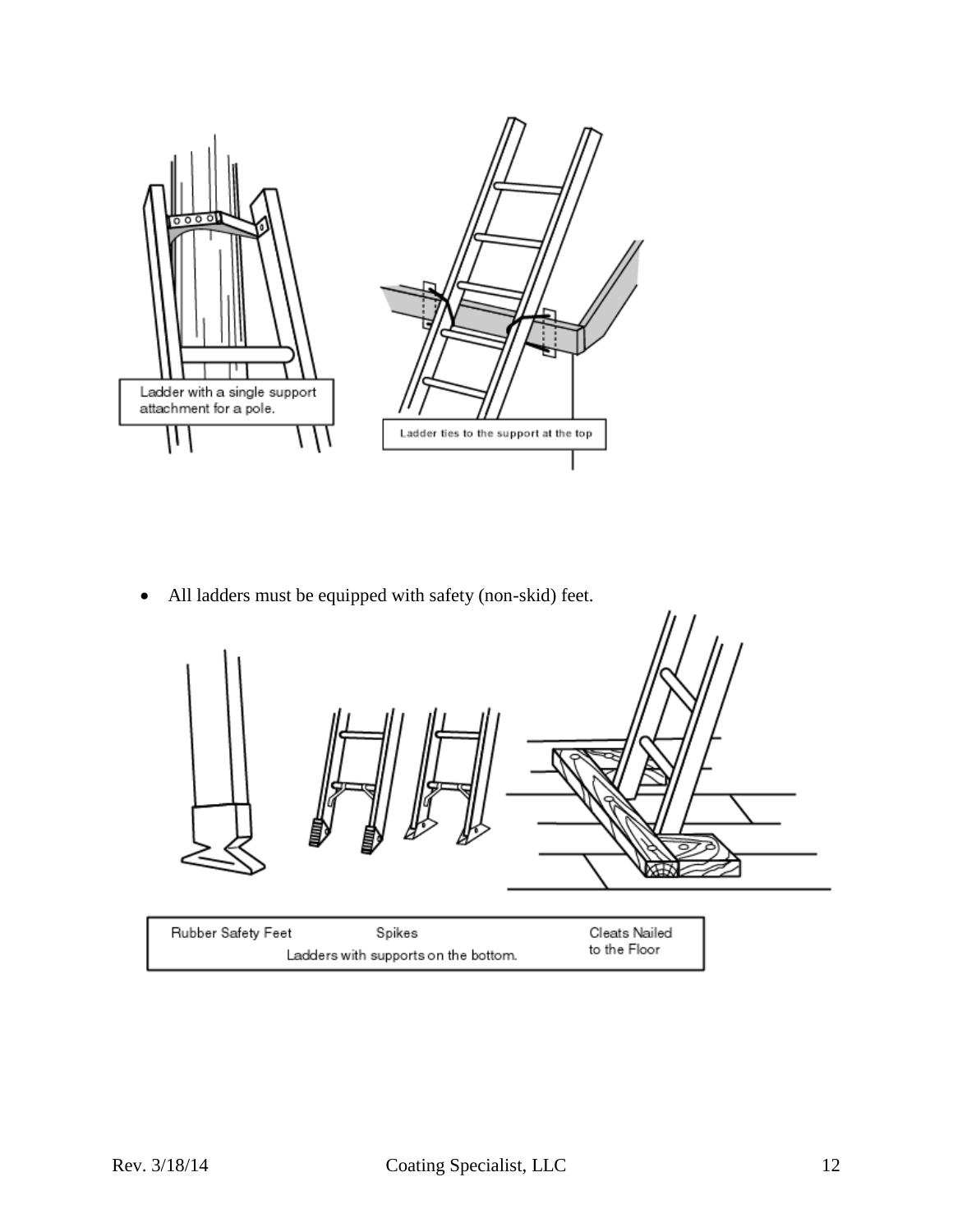• Portable ladders must be used at such a pitch that the horizontal distance from the top support to the foot of the ladder is about one-quarter of the working length of the ladder.

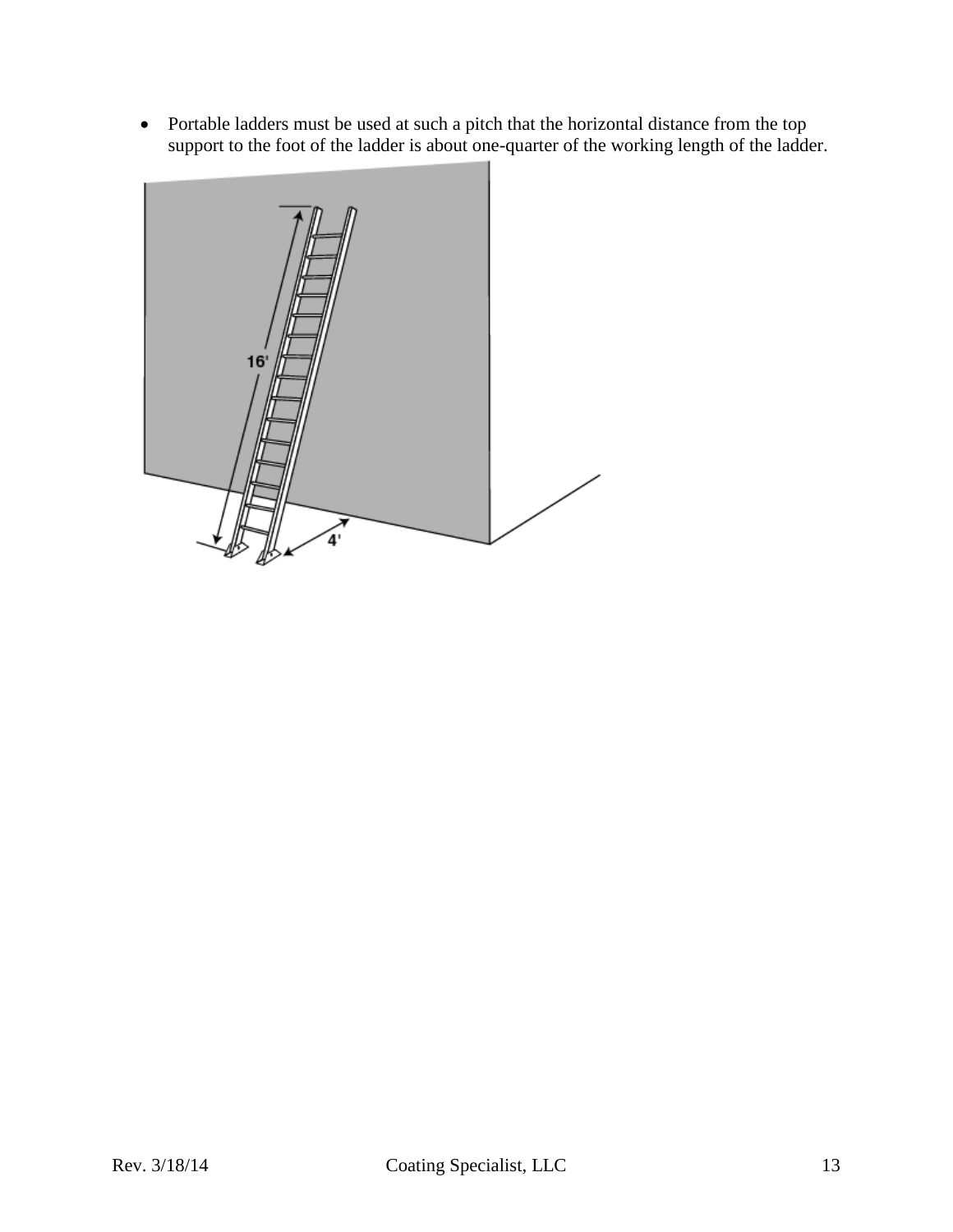# Trenching and Excavating

- 1. The determination of the angle of repose and design of the supporting system shall be based on careful evaluation of pertinent factors, such as:
	- a. Depth and/or cut/soils classification
	- b. Possible variation in water content of the material while excavation is open
	- c. Anticipated changes in materials from exposure to air, sun, water, or freezing
	- d. Loading imposed by structures, equipment, or overlaying or stored material
	- e. Vibration from equipment, blasting, traffic, or other sources



#### Approximate Angle of Repose

For sloping of sides of excavations

- 2. Walkways or bridges with standard railings **must be provided** when employees or equipment are required to cross over excavations.
- 3. The walls and faces of all excavations in which employees are exposed to danger from moving ground **must be guarded** by a shoring system, sloping of the ground, or some other equivalent means.
- 4. **No person must be permitted** under loads handled by power shovels, derricks, or hoists.
- 5. **All employees must be protected** with personal protective equipment for the protection of the head, eyes, respiratory system, hands, feet, and other parts of the body.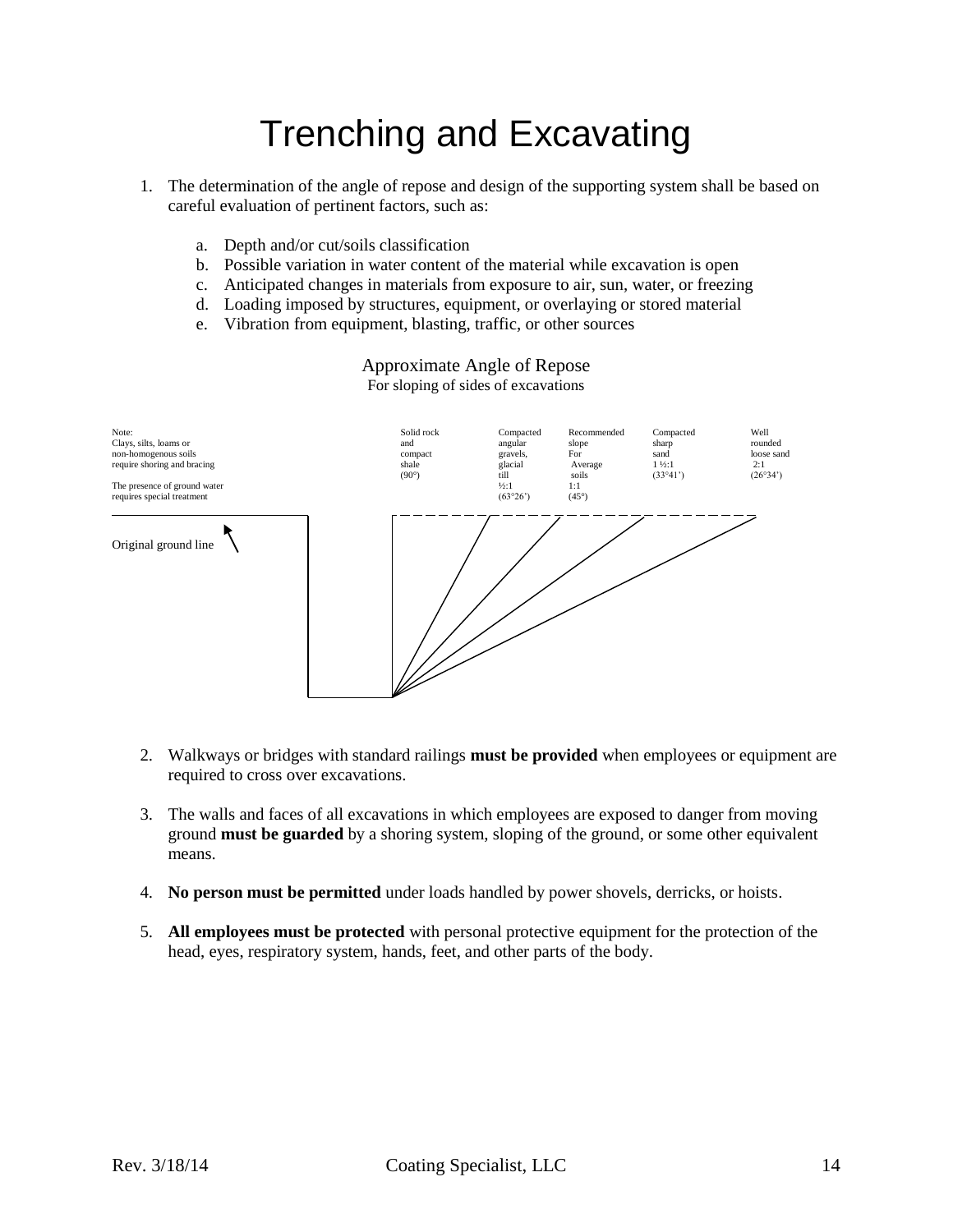# Scaffold Safety Rules

#### 1. General

Before starting work on a scaffold, inspect it for the following:

- a. Are guardrails, toeboards, and planking in place and secure?
- b. Are locking pins at each joint in place?
- c. Are all wheels on moveable scaffolds locked?
- 2. Do not attempt to gain access to a scaffold by climbing on it (unless it is specifically designed for climbing – always use a ladder.
- 3. Scaffolds and their components must be capable of supporting four times the maximum intended load.
- 4. Any scaffold, including accessories such as braces, brackets, trusses, screw legs, ladders, etc., damaged or weakened in any way, must be immediately repaired or replaced.
- 5. Scaffold planks must extend over their end supports not less than 6 inches or more than 12 inches, unless otherwise specifically required.
- 6. Scaffold platforms must be at least 18 inches wide unless otherwise specifically required or exempted.
- 7. Where persons are required to work or pass under the scaffold, scaffolds shall be provided with a screen between the toeboard and guardrail, extending along the entire opening. The screen must be made of No. 18 gauge U.S. Standard wire, ½ inch mesh or equivalent protection.
- 8. All scaffolds must be erected level and plumb, and on a solid footing.
- 9. Do not change or remove scaffold members unless authorized.
- 10. Do not allow workers to ride on a rolling scaffold when it is being moved. Remove or secure all materials and tools on deck before moving.
- 11. Do not alter any scaffold member by welding, burning, cutting, drilling, or bending.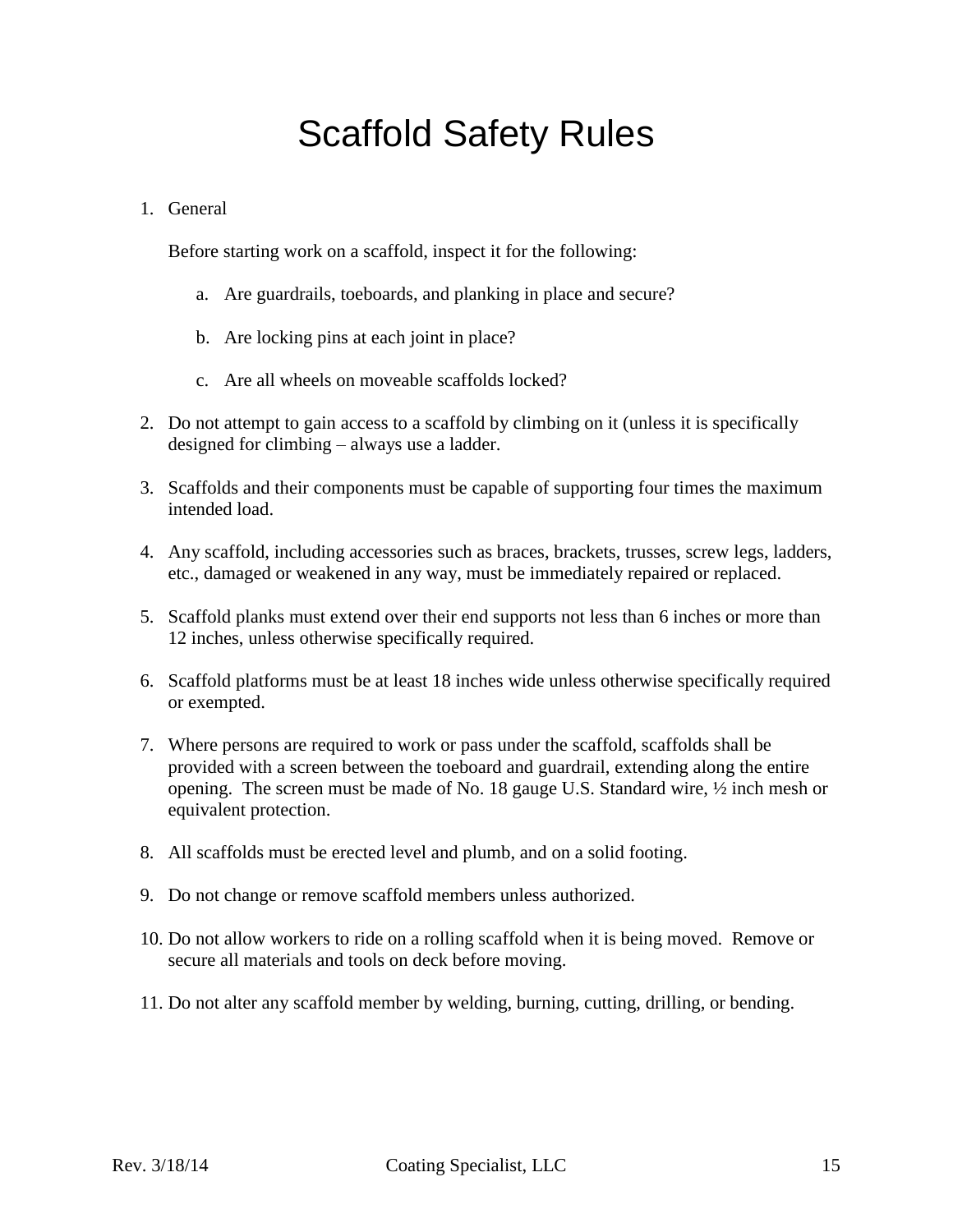# Motorized vehicles and equipment

- 1. Do not ride on motorized vehicles or equipment unless a proper seat is provided for each rider.
- 2. Always be seated when riding authorized vehicles (unless they are designed for standing).
- 3. Do not operate any motorized vehicle or equipment unless you are specifically authorized to do so by your supervisor.
- 4. Always use your seat belts in the correct manner.
- 5. Obey all speed limits and other traffic regulations.
- 6. Always be aware of pedestrians and give them the right-of-way.
- 7. Always inspect your vehicle or equipment before and after daily use.
- 8. Never mount or dismount any vehicles or equipment while they are still in motion.
- 9. Do not dismount any vehicle without first shutting down the engine, setting the parking brake and securing the load.
- 10. Do not allow other persons to ride the hook or block, dump box, forks, bucket or shovel of any equipment.
- 11. Each operator must be knowledgeable of all hand signals and obey them.
- 12. Each operator is responsible for the stability and security of his/her load.

### **Forklift safety**

Prior to performing work on or around Powered Industrial Trucks (forklifts) employees will receive training in: (See State of Colorado – Forklift Safety Guide).

- Forklift safety hazards
- Types of forklifts (powered industrial trucks)
- Forklift operator training requirements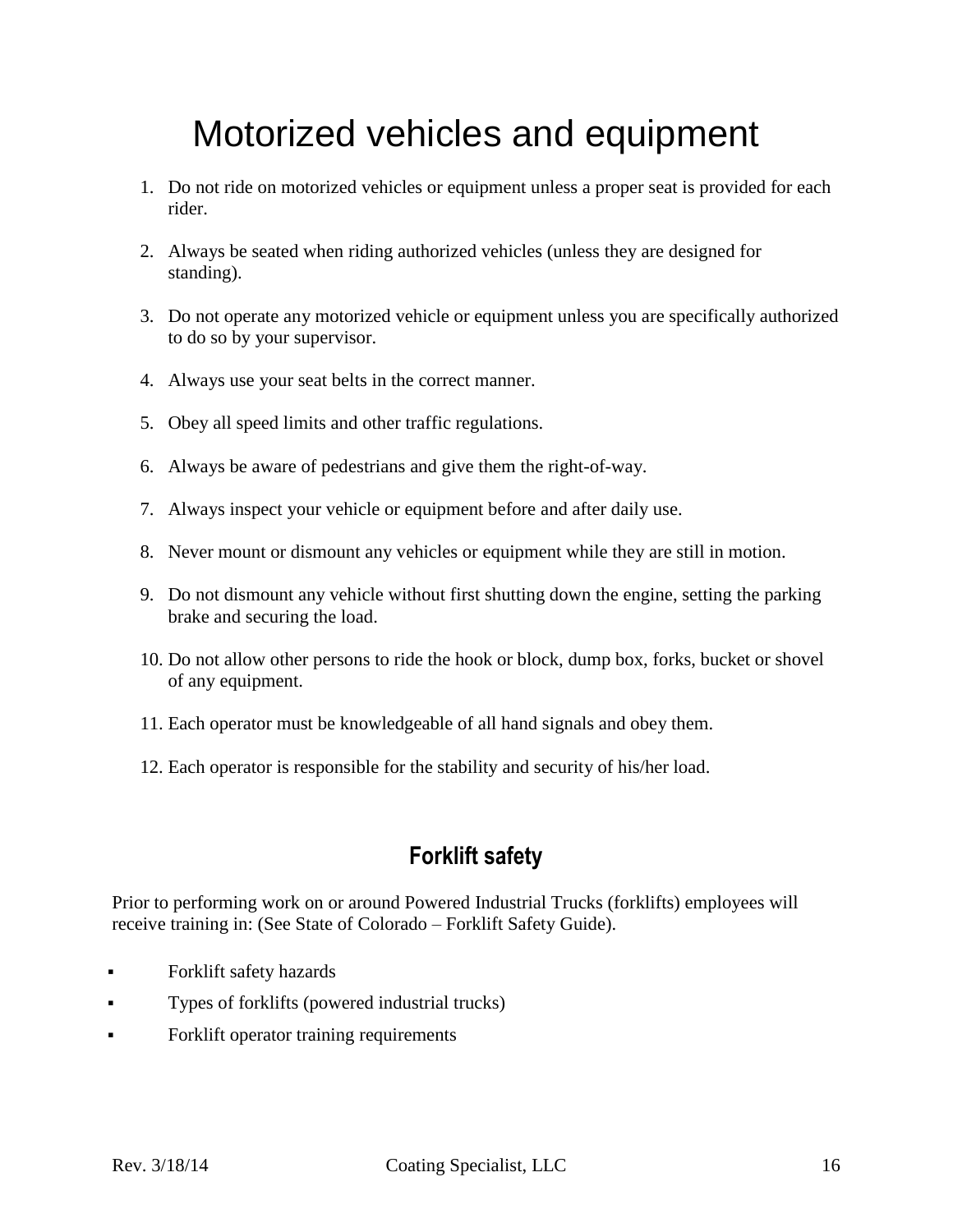### Job Orientation Guide

| Company: | <b>Coating Specialist, LLC</b> | Employee:  |
|----------|--------------------------------|------------|
| Trainer: |                                | Hire Date: |
| Date     |                                | Position:  |

This checklist is a guideline for conducting employee safety orientations for employees new to. Once completed and signed by both supervisor and employee, it serves as documentation that orientation has taken place. Date Initials

|    |                                                                    | Date | Initials |
|----|--------------------------------------------------------------------|------|----------|
| 1. | Explain the company safety program, including:                     |      |          |
|    | Orientation                                                        |      |          |
|    | On-the-job training                                                |      |          |
|    | Safety meetings                                                    |      |          |
|    | Accident investigation                                             |      |          |
|    | Disciplinary action                                                |      |          |
| 2. | Use and care of personal protective equipment, (Hard hat, fall     |      |          |
|    | protection, eye protection, etc.)                                  |      |          |
| 3. | Line of communication and responsibility for immediately reporting |      |          |
|    | accidents.                                                         |      |          |
|    | When to report an injury<br>A.                                     |      |          |
|    | B. How to report an injury                                         |      |          |
|    | C. Who to report an injury to                                      |      |          |
|    | D. Filling out accident report forms                               |      |          |
| 4. | General overview of operation, procedures, methods and hazards as  |      |          |
|    | they relate to the specific job                                    |      |          |
| 5. | Pertinent safety rules of the company                              |      |          |
| 6. | First aid supplies, equipment and training                         |      |          |
|    | Obtaining treatment<br>A.                                          |      |          |
|    | <b>Location of Facilities</b><br><b>B.</b>                         |      |          |
|    | C. Location and names of First-aid trained personnel               |      |          |
| 7. | Emergency plan                                                     |      |          |
|    | A. Exit location and evacuation routes                             |      |          |
|    | Use of fire fighting equipment (extinguishers, hose)<br><b>B.</b>  |      |          |
|    | Specific procedures (medical, chemical, etc.)<br>C.                |      |          |
| 8. | Vehicle safety                                                     |      |          |
| 9. | Personal work habits                                               |      |          |
|    | Serious consequences of horseplay<br>A.                            |      |          |
|    | <b>B.</b><br>Fighting                                              |      |          |
|    | Inattention<br>$\mathcal{C}$ .                                     |      |          |
|    | Smoking policy<br>D.                                               |      |          |
|    | Good housekeeping practices<br>E.                                  |      |          |
|    | Proper lifting techniques<br>F.                                    |      |          |
|    |                                                                    |      |          |

NOTE TO EMPLOYEES: Do not sign unless ALL items are covered and ALL questions are satisfactorily answered.

The signatures below document that the appropriate elements have been discussed to the satisfaction of both parties, and that both the supervisor and the employee accept responsibility for maintaining a safe and healthful work environment.

| Date: | Supervisor's Signature: |
|-------|-------------------------|
| Date  | Employee's Signature:   |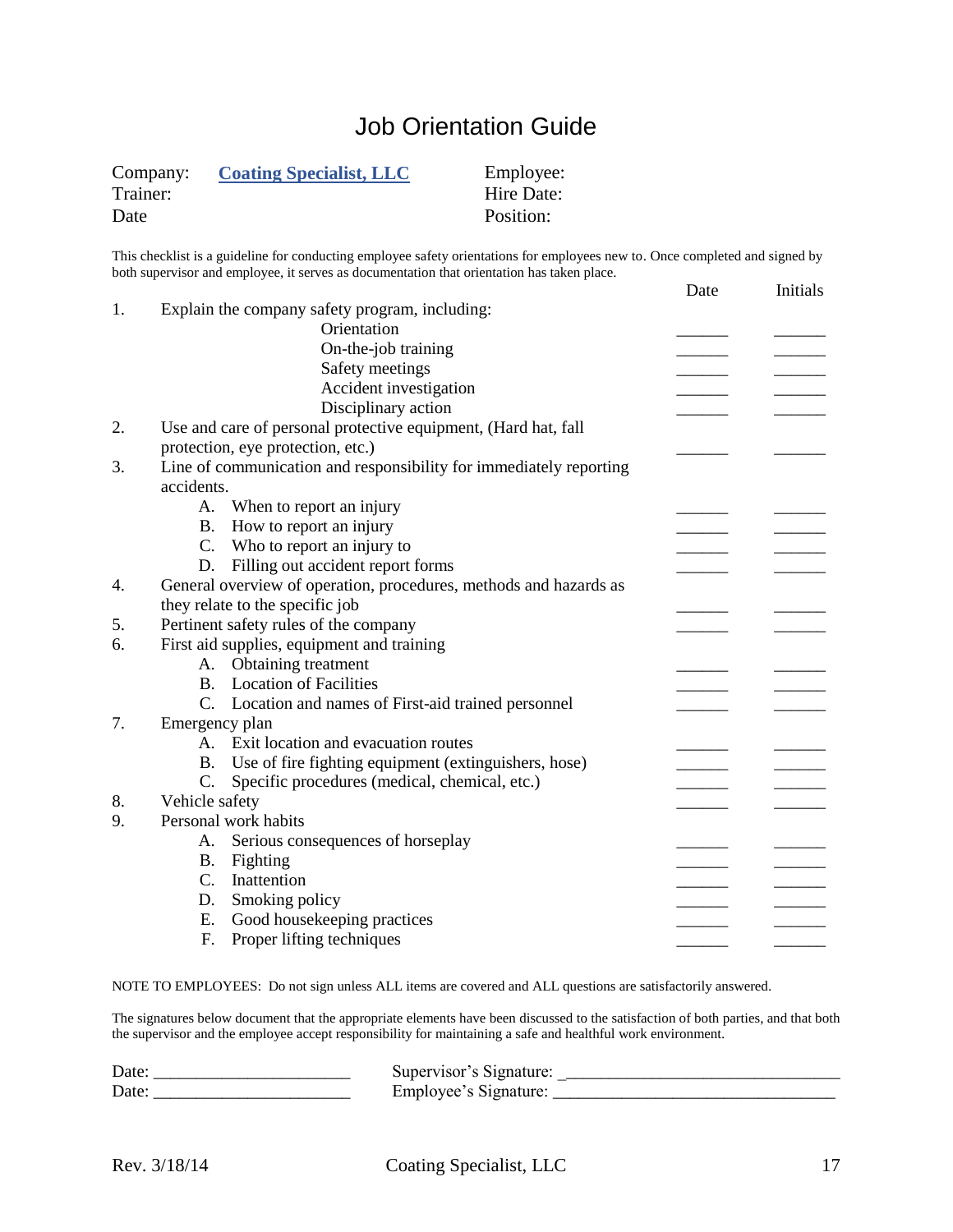# JOB SAFETY ANALYSIS WORKSHEET

| TITLE OF JOB OPERATION:     |                                                                   |
|-----------------------------|-------------------------------------------------------------------|
|                             |                                                                   |
|                             |                                                                   |
|                             |                                                                   |
| Sequence of hasic job steps | Recommended safe inh procedures<br>Potential accidents or hazards |

| sequence of pasic job steps | POTENTIAL ACCIDENTS OF HAZARDS | Recommended sale job procedures |
|-----------------------------|--------------------------------|---------------------------------|
|                             |                                |                                 |
|                             |                                |                                 |
|                             |                                |                                 |
|                             |                                |                                 |
|                             |                                |                                 |
|                             |                                |                                 |
|                             |                                |                                 |
|                             |                                |                                 |
|                             |                                |                                 |
|                             |                                |                                 |
|                             |                                |                                 |
|                             |                                |                                 |

| Personal protective equipment required for this position: |
|-----------------------------------------------------------|
|                                                           |
|                                                           |
|                                                           |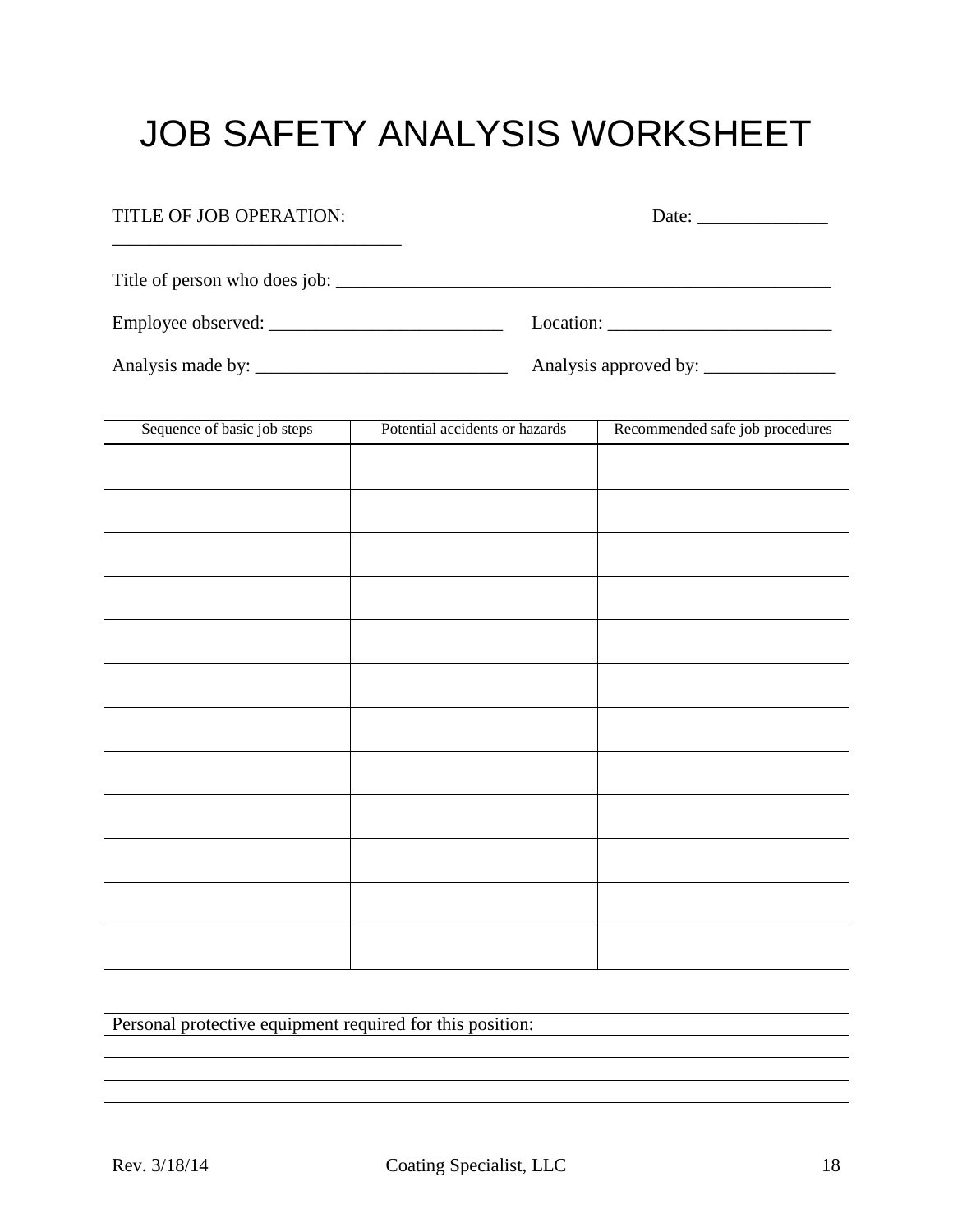Other hazards that may develop and will be addressed in our safety meetings: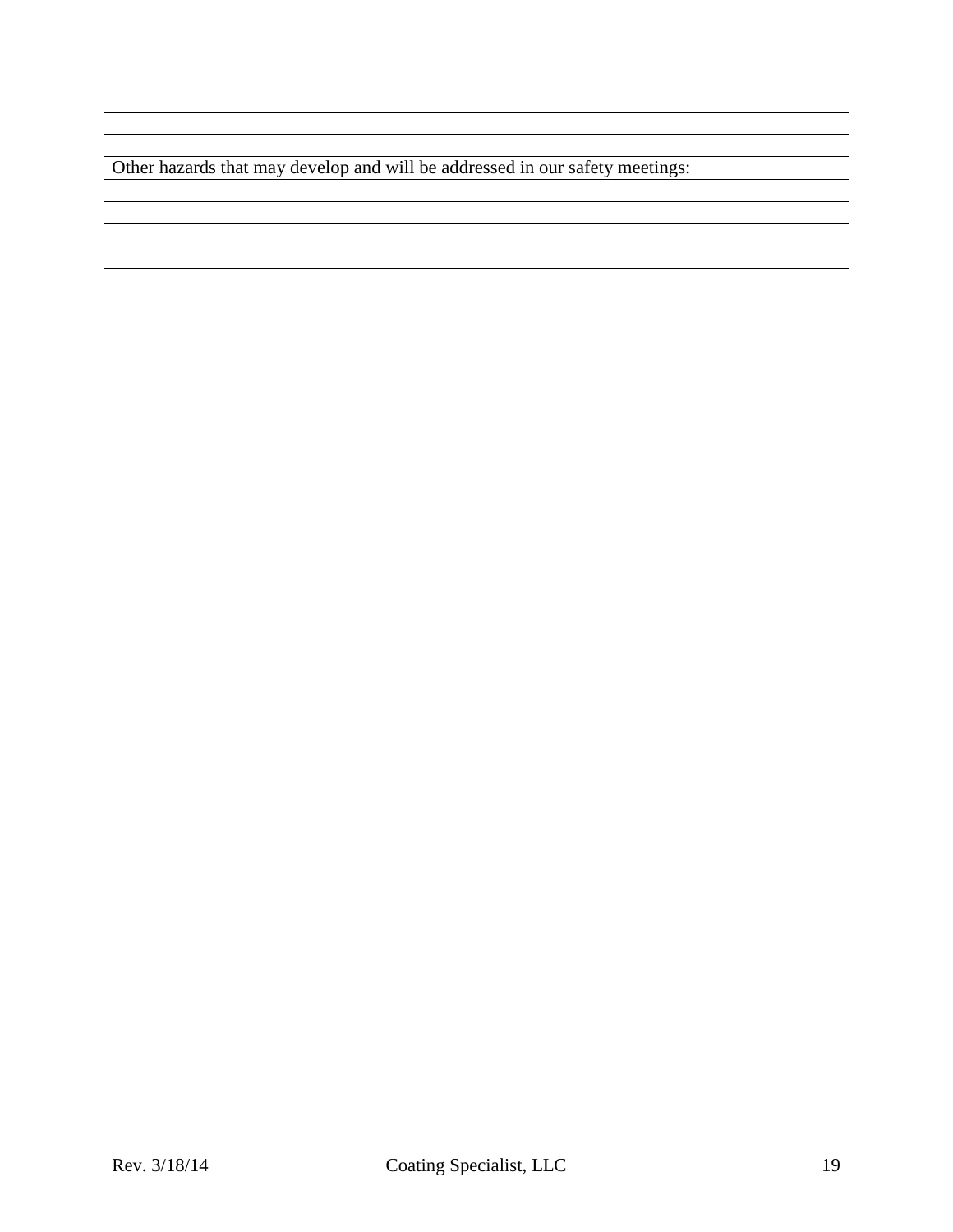## FALL PROTECTION WORK PLAN

| COMPANY: Coating Specialist, LLC                                 |                                                                                                             | DATE:          |
|------------------------------------------------------------------|-------------------------------------------------------------------------------------------------------------|----------------|
|                                                                  |                                                                                                             |                |
|                                                                  |                                                                                                             |                |
| 1)                                                               |                                                                                                             |                |
| 2)                                                               |                                                                                                             |                |
| 3)                                                               |                                                                                                             |                |
|                                                                  |                                                                                                             |                |
|                                                                  |                                                                                                             |                |
|                                                                  |                                                                                                             |                |
|                                                                  |                                                                                                             |                |
|                                                                  |                                                                                                             |                |
|                                                                  | CHECK THE METHOD OF FALL RESTRAINT OR ARREST TO BE UTILIZED:                                                |                |
|                                                                  |                                                                                                             |                |
|                                                                  |                                                                                                             | 慌 SCISSOR LIFT |
| 慌 SECURED TO EXISTING STRUCTURE                                  | 慌 STANDARD GUARDRAIL         慌 FULL BODY HARNESS<br>慌 TIE-OFF POINT CAPABLE OF 5000 LB/PERSON [慌 BOOM LIFT] |                |
|                                                                  |                                                                                                             |                |
| 慌 SCAFFOLD W/GUARDRAIL the the theory in the top of the SPECIFY) | 慌 SHOCK ABSORBING LANYARD      慌 RETRACTABLE LANYARD        慌 FORKLIFT BASKET                               |                |

4) DESCRIBE PROCEDURES FOR ASSEMBLY, MAINTENANCE, INSPECTION AND DIASSEMPLY OF THE SYSTEM (IF ADDITIONAL SPACE IS REQUIRED, COMPLETE ON THE BACK OR THIS FORM OR ATTACH A SEPARATE SHEET.)

<u> 1989 - Johann Stoff, amerikansk politiker (d. 1989)</u> <u> 1989 - Johann Stoff, deutscher Stoffen und der Stoffen und der Stoffen und der Stoffen und der Stoffen und de</u>

5) DESCRIBE PROCEDURES FOR HANDLING AND SECURING TOOLS, EQUIPMENT AND MATERIALS AND FOR PROVIDING OVERHEAD PROTECTION FOR WORKERS (IF ADDITIONAL SPACE IS REQUIRED, COMPLETE ON THE BACK OF THIS FORM OR SEPARATE SHEET):

6) DESCRIBE THE METHOD FOR PROMPT, SAFE REMOVAL OF INJURED WORKER(S): (Calling 911 is not sufficient as a means of rescue)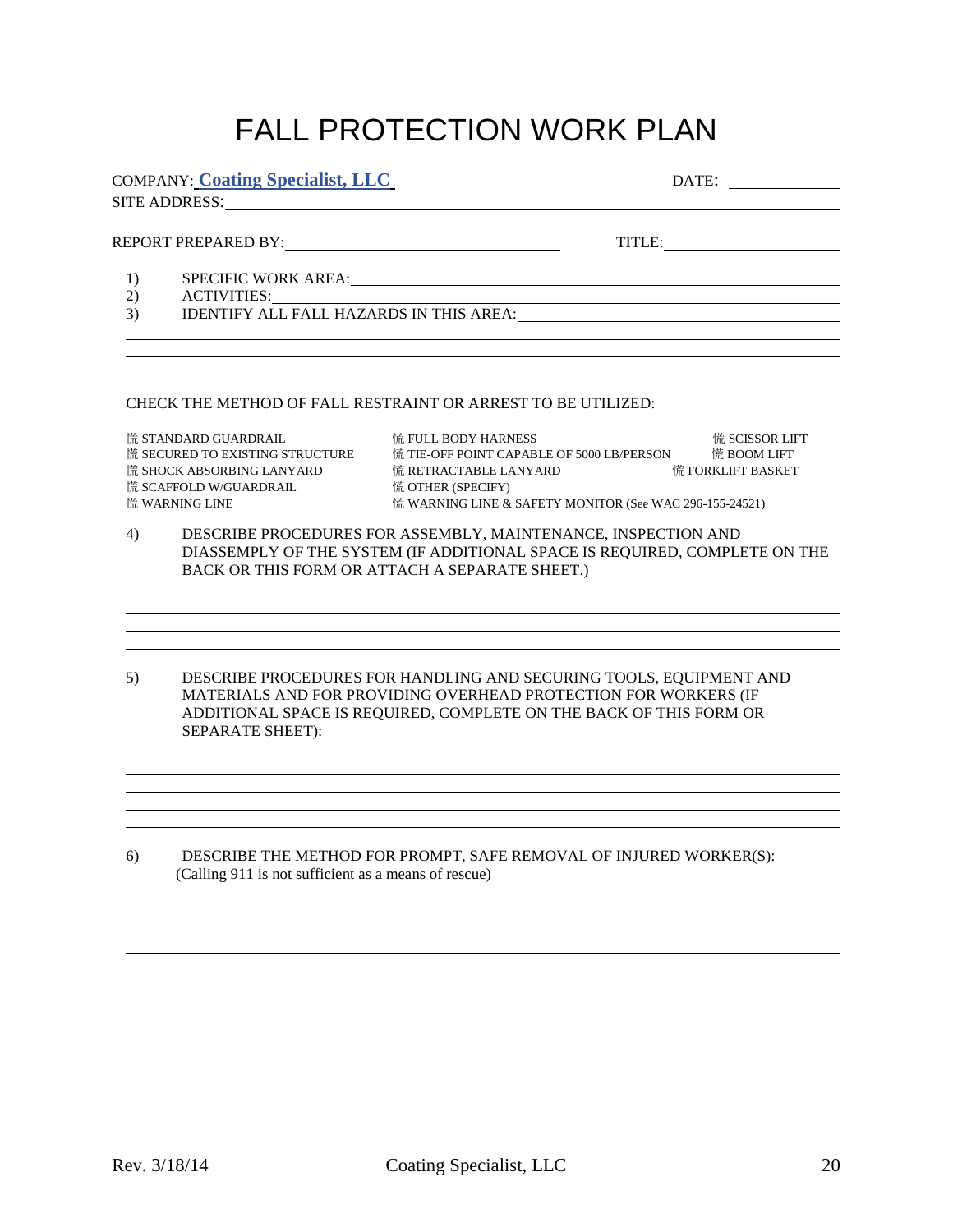7) I CERTIFY THAT I HAVE RECEIVED FALL PROTECTION ORIENTATION INCLUDING THE MATERIAL COVERED IN THIS FALL PROTECTION WORK PLAN.

| <b>EMPLOYEE NAME:</b> | DATE: |
|-----------------------|-------|
|                       |       |
|                       |       |
|                       |       |
|                       |       |
|                       |       |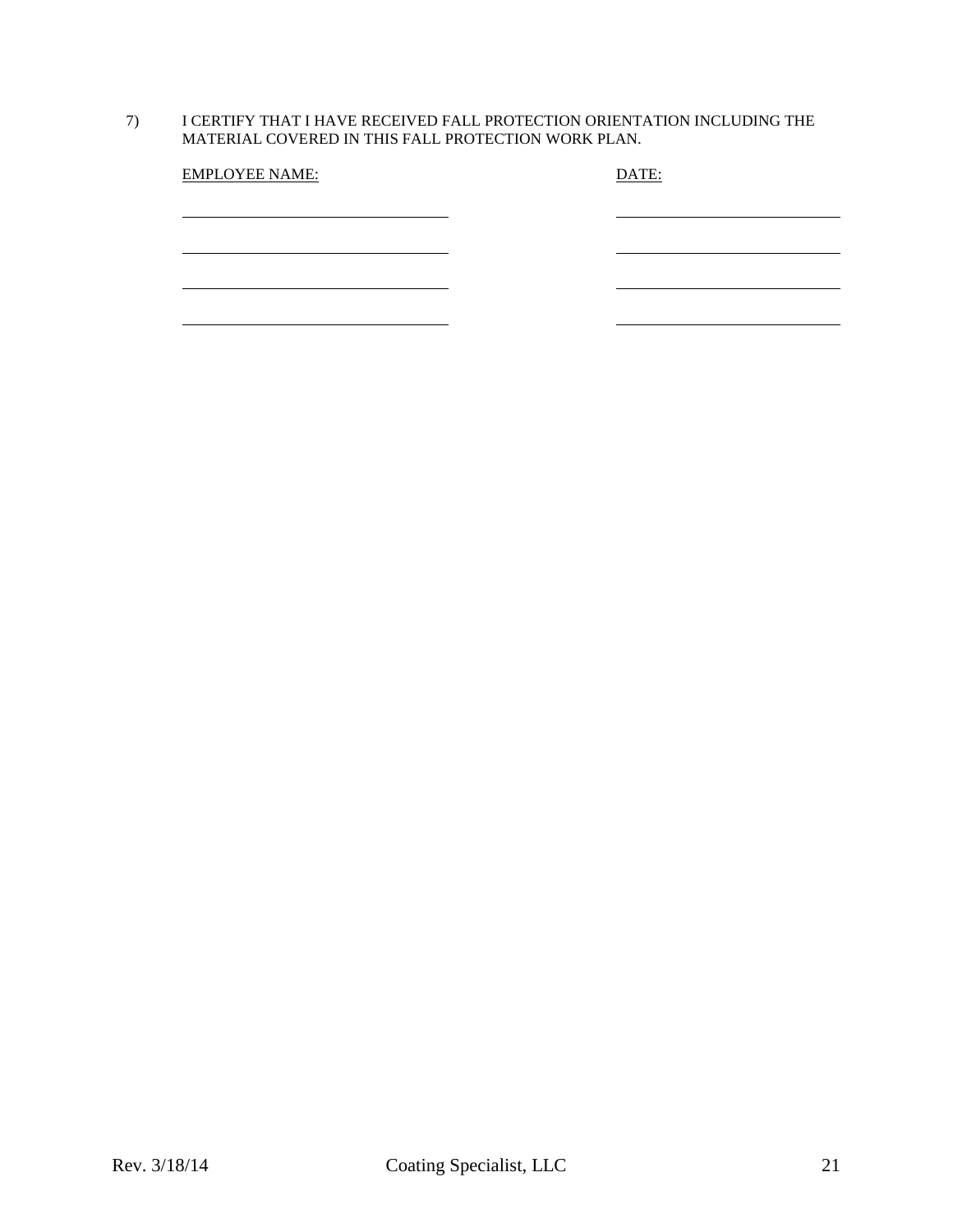# CREW LEADER SAFETY MEETING

| Firm Name             |      | Address |                |  |
|-----------------------|------|---------|----------------|--|
| Date                  | Time |         | # of employees |  |
| Subject discussed     |      |         |                |  |
| Minutes:              |      |         |                |  |
|                       |      |         |                |  |
|                       |      |         |                |  |
|                       |      |         |                |  |
|                       |      |         |                |  |
|                       |      |         |                |  |
|                       |      |         |                |  |
|                       |      |         |                |  |
|                       |      |         |                |  |
|                       |      |         |                |  |
|                       |      |         |                |  |
|                       |      |         |                |  |
| Crew Leader Comments: |      |         |                |  |
|                       |      |         |                |  |
|                       |      |         |                |  |
|                       |      |         |                |  |
|                       |      |         |                |  |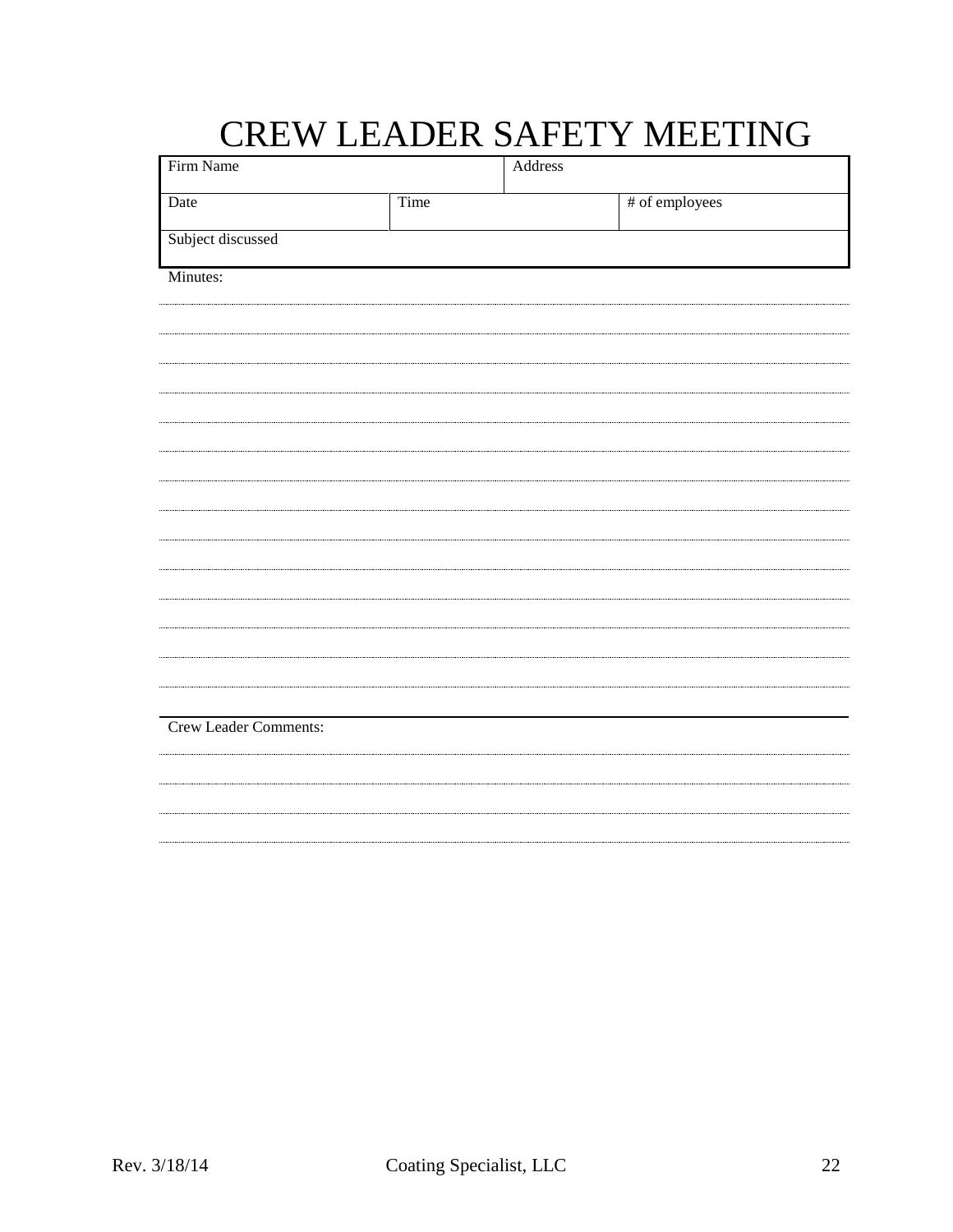### Walk-around Safety Inspection

- **Power lines**: Minimum 10' clearance / insulate de-energize, under 50 kw; over 50 kw
- **Trench/excavation**: Any trench four feet or more must be sloped, shored or braced
- **Guardrails**: Any opening four feet or more above ground level must be guarded
- **Standard guardrail**: Top rail = 39" to 45" above working surface. Midrail = halfway between top rail and floor. Toeboard  $= 4$ ".
- **Scaffold**: Fully planked
- □ **Scaffold**: Fall protection provided if fall hazards over 10 feet exist
- **Stairs**: Four or more risers must have handrails
- **Fall protection**: Any exposure to fall hazards of 10' or greater must be eliminated by the use of safety harness/belt, lanyard or lifeline, horizontal lines, or cantenary lines. Positive fall restraint/protection must be utilized at all times. Two lanyards may be necessary at the beam/upright traverse points. No exposure at any time is allowed.
- **Fall protection work plan**: Job specific, in writing; available on-site for all fall hazards above 10'.
- **Open belts and pulleys, chains and sprockets, points of operation** must be guarded to prevent accidental contact. Air compressors and electric motor pulleys are the most common hazards.
- **Radial saws**: Cutting head must return easily to start position when released; blade must not extend past the edge of the worktable; off/on switch should be at front of operator's position.
- **Table saws**: Upper hood guard; anti-kickback, push stick, belt and pulley guarded
- **Circular saws**: Blade guard instantly returns to covering position
- **Never wedge or pin a guard.**
- **Ladders**: Extended 36" above landing and secured to prevent displacement
- **Floor holes/openings:** Covered and secured; be sure no tripping hazards in the area.
- **Extension cords/electric power tools**: Marked/covered by Assured Grounding Program
- □ **Clothing**: Minimum of short sleeve shirts, long pants, and substantial footwear; no recreational shoes
- $\Box$  **Hard hats**: readily accessible at all times; worn when overhead hazard exists
- **Oxygen/acetylene storage areas**: Cylinders chained and separated
- **Personal protective equipment**: Head, eye, ear, respiratory, and leg protection high visibility vests when required
- **Housekeeping**: Workers are responsible for their own area of exposure
- **First aid/fire extinguishers**: Available and readily accessible

#### **Other hazards observed:**

| Supervisor's signature | Date |
|------------------------|------|
|                        |      |

Employee's signature Date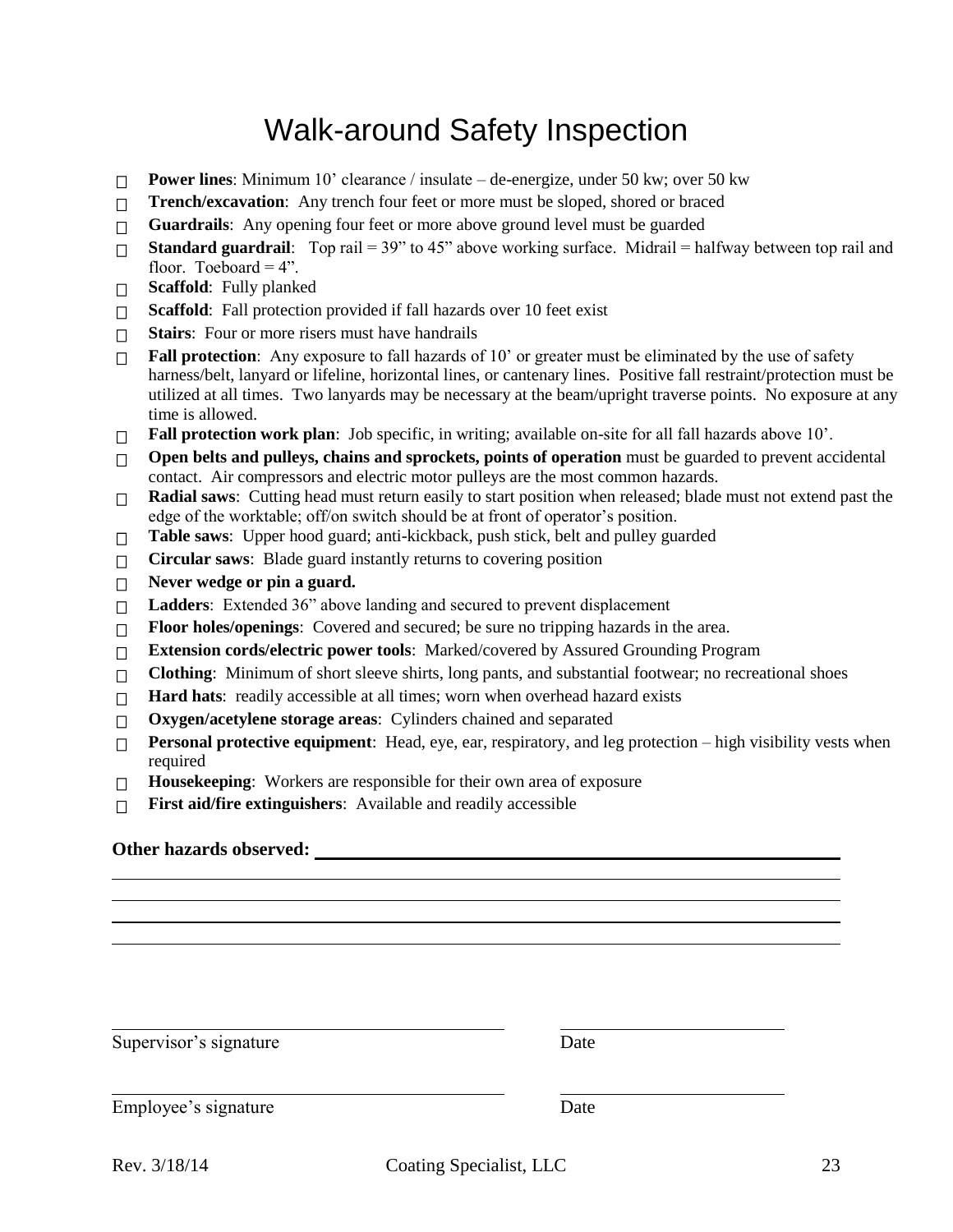## Equipment Safety Inspection Checklist

| All guards and fenders            | OK        |                          | Needs Repair |
|-----------------------------------|-----------|--------------------------|--------------|
| <b>Brakes</b>                     | OK        | $\frac{1}{2}$            | Needs Repair |
| Lights – front, rear, side, dash  | OK        | $\overline{\phantom{a}}$ | Needs Repair |
| Back-up alarm - horn              | OK        |                          | Needs Repair |
| Ladders, stairs, hand holds       | OK        | $\overline{\phantom{a}}$ | Needs Repair |
| ROPS (Roll-over protection)       | <b>OK</b> | $\frac{1}{1}$            | Needs Repair |
| Seat belts                        | OK        |                          | Needs Repair |
| Fire extinguisher                 | OK        | $\frac{1}{1}$            | Needs Repair |
| Glass                             | <b>OK</b> | $\frac{1}{1}$            | Needs Repair |
| Tires                             | OK        | $\overline{\phantom{a}}$ | Needs Repair |
| <b>Electrical cords</b>           | OK        | $\overline{\phantom{a}}$ | Needs Repair |
| Ground fault circuit interrupters | OK        | $\mathcal{L}$            | Needs Repair |
| <b>Electrical hand tools</b>      | OK        | $\overline{\phantom{a}}$ | Needs Repair |
| Powder actuated tools             | OK        | $\overline{\phantom{a}}$ | Needs Repair |
| Condition of pneumatic hand tools | OK        |                          | Needs Repair |

### **Other Items Checked:**

| Oil level and     |    | Needs Repair |     |        |
|-------------------|----|--------------|-----|--------|
| leaks             | OK |              | Add | Change |
| Hydraulic oil     |    | Needs Repair |     |        |
| level and leaks   | OK |              | Add | Change |
| Anti-freeze level |    | Needs Repair |     |        |
| and leaks         | OK |              | Add | Change |
|                   |    | Needs Repair |     |        |
| Fuel level and    | OK |              | Add | Change |
| leaks             |    |              |     |        |
|                   |    | Needs Repair |     |        |
| First aid kit     | OK |              | Add | Change |
|                   |    |              |     |        |
|                   |    |              |     |        |
|                   |    |              |     |        |
| Checked by:       |    |              |     |        |
|                   |    |              |     |        |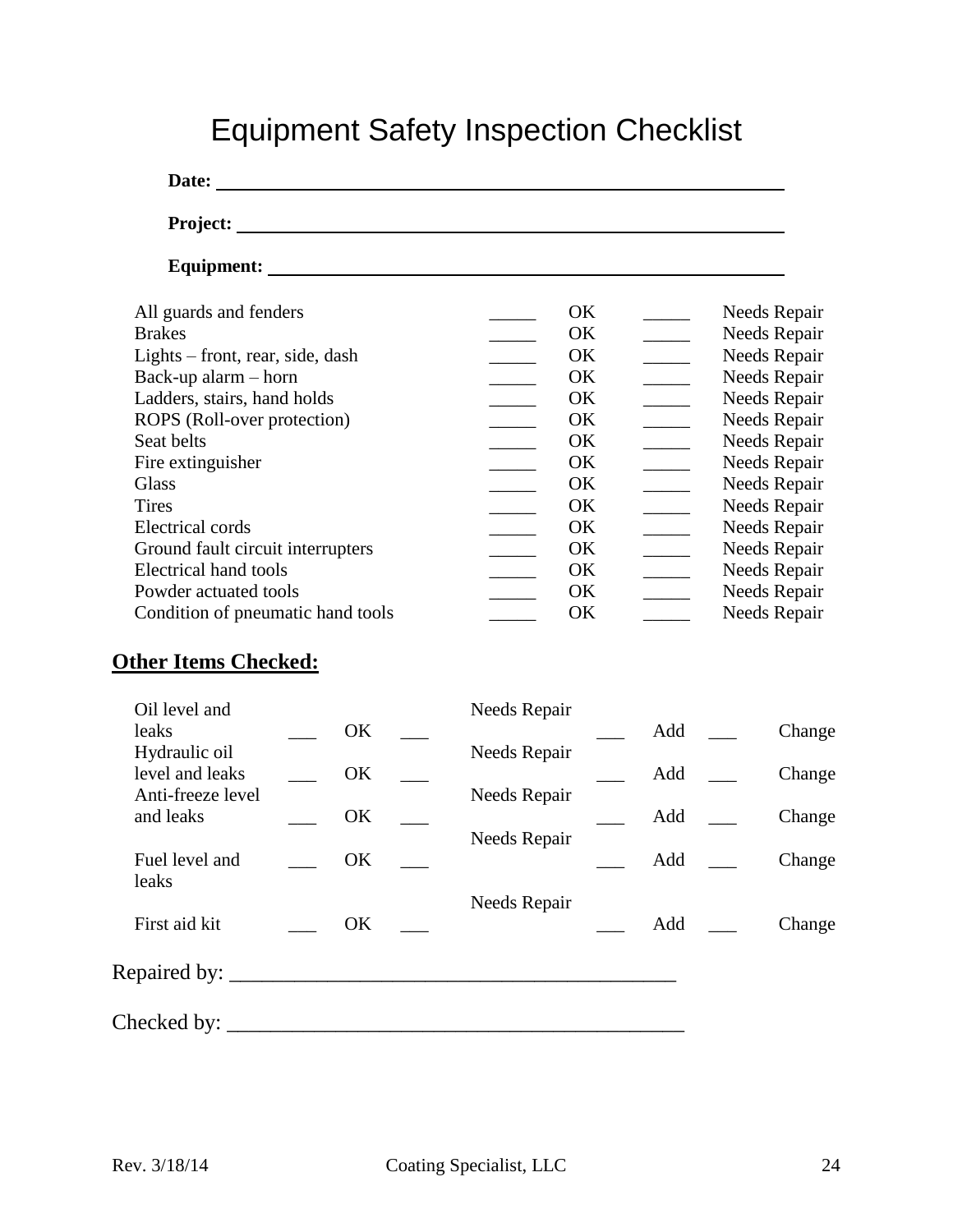# Checklist - Safety

**Employer Report Number:** 

| Name:                                                         | Date of inspection: |            |           |     |
|---------------------------------------------------------------|---------------------|------------|-----------|-----|
|                                                               |                     | <b>YES</b> | <b>NO</b> | N/A |
| <b>Contractor Registration</b>                                |                     |            |           |     |
| Did employer have valid contractor's Registration?            | Lic $#$ :           |            |           |     |
|                                                               |                     |            |           |     |
| <b>Fall Protection</b>                                        |                     |            |           |     |
| Is fall protection used when exposed to 10' fall hazard?      |                     |            |           |     |
| Are fall protection anchorage points installed properly?      |                     |            |           |     |
| Is fall protection work plan available and implemented?       |                     |            |           |     |
|                                                               |                     |            |           |     |
| <b>LADDERS / STAIRWAYS</b>                                    |                     |            |           |     |
| Stairway installed before 2 <sup>nd</sup> floor studs raised? |                     |            |           |     |
| Guardrail and handrail on stairways with 4 or more risers?    |                     |            |           |     |
| Ladders extend 3 ft beyond upper landing?                     |                     |            |           |     |
| Ladders used for purpose they were designed for?              |                     |            |           |     |
| Top of ladder used as step?                                   |                     |            |           |     |
| Defective ladder marked and removed from service?             |                     |            |           |     |
| Ladder/stairway safety training program implemented?          |                     |            |           |     |
|                                                               |                     |            |           |     |
| <b>Guarding</b>                                               |                     |            |           |     |
| Hand-held power circular saws properly guarded?               |                     |            |           |     |
| Table saws properly guarded?                                  |                     |            |           |     |
| Radial saws properly guarded?                                 |                     |            |           |     |
| Power miter saws properly guarded?                            |                     |            |           |     |
| Pneumatic nailer/stapler have safety device on muzzle?        |                     |            |           |     |
|                                                               |                     |            |           |     |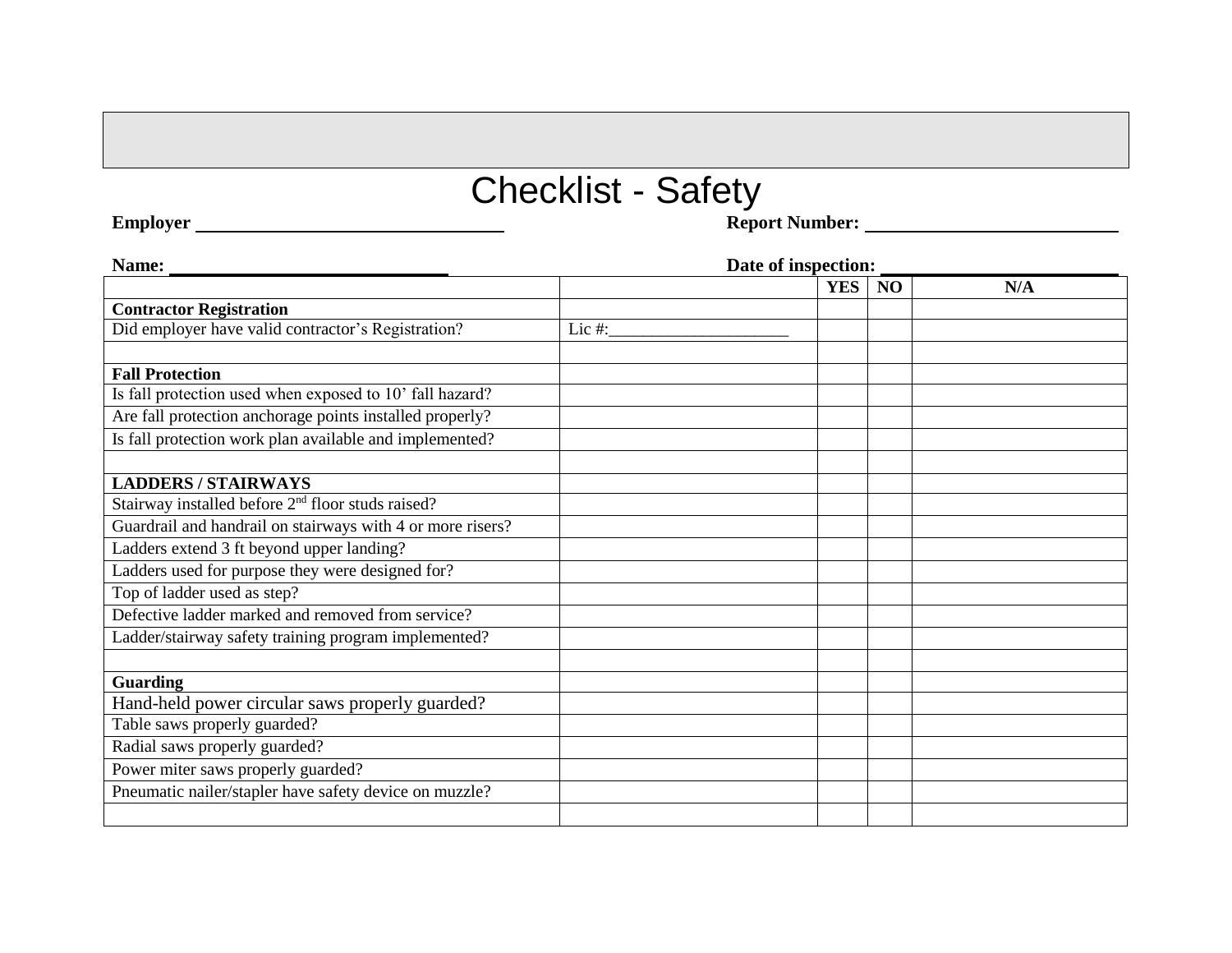| <b>Structure Construction</b>                               |  |  |
|-------------------------------------------------------------|--|--|
| Walls braced to prevent collapse?                           |  |  |
| Scaffolds fully planked and guarded?                        |  |  |
| Floor openings guarded (12" or more)?                       |  |  |
| Wall openings guarded by standard railing or equivalent?    |  |  |
| Open sided surfaces guarded by standard railing or          |  |  |
| equivalent?                                                 |  |  |
| Stair or ramp provided for break in elevation >19"?         |  |  |
| Ramp used for access is at least 18" wide?                  |  |  |
|                                                             |  |  |
| PERSONAL PROTECTIVE EQUIPMENT (PPE)                         |  |  |
| Individual hard hats available on site?                     |  |  |
| Hard hats used when exposed to flying or falling objects?   |  |  |
| Eye protection worn?                                        |  |  |
| Suitable clothing -short sleeved shirt and long pants worn? |  |  |
| Proper footwear worn?                                       |  |  |
| Is leg protection used during chainsaw usage?               |  |  |
| <b>Electrical</b>                                           |  |  |
| Extension cords with ground pin?                            |  |  |
| Extension cords free of improper splices?                   |  |  |
| Multi-outlet J-Box are waterproof?                          |  |  |
| GFCI or assured grounding program?                          |  |  |
|                                                             |  |  |
| RELATED PROGRAM REQUIREMENTS                                |  |  |
| Is the APP tailored to the business and hazards involved?   |  |  |
| Does the employer provide safety orientations?              |  |  |
| Is the APP outlined in written format?                      |  |  |
| Is a Crew Leader-Crew Safety meeting held at beginning      |  |  |
| of job & weekly thereafter?                                 |  |  |
| Are safety meetings tailored to the operations?             |  |  |
| Are safety meetings documented?                             |  |  |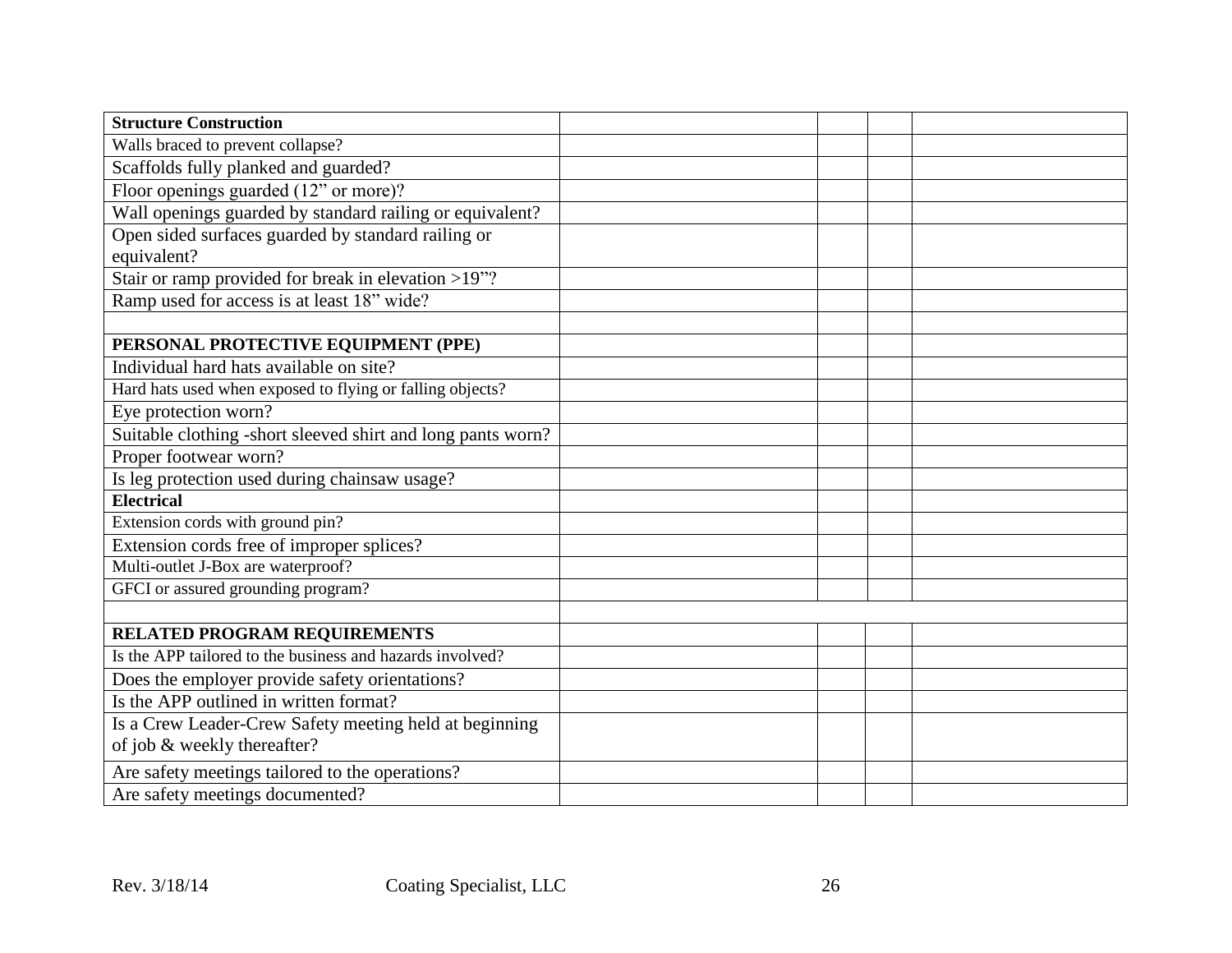| Are safety walk-around inspections conducted at the         |  |  |
|-------------------------------------------------------------|--|--|
| beginning of the job and weekly thereafter?                 |  |  |
| Are walk-around inspections documented and available        |  |  |
| for inspection?                                             |  |  |
| Do employees work with hazardous chemicals/materials?       |  |  |
| Is there a hazard communication program that is written and |  |  |
| implemented?                                                |  |  |
| Is there a Chemical Inventory for chemicals on-site?        |  |  |
| Is there an MSDS for each hazardous product?                |  |  |
| Are employees provided HAZCOM training?                     |  |  |
|                                                             |  |  |
| <b>FIRST-AID</b>                                            |  |  |
| Are first-aid supplies available on-site?                   |  |  |
| Is there a first-aid trained person or persons on site?     |  |  |
| Are crew leaders and supervisors first aid trained?         |  |  |
|                                                             |  |  |
| <b>HOUSEKEEPING</b>                                         |  |  |
| Is proper housekeeping maintained at the jobsite?           |  |  |
|                                                             |  |  |
| <b>SANITATION</b>                                           |  |  |
| *Adequate supply of potable water provided?                 |  |  |
| *Toilets provided and maintained at jobsite?                |  |  |

\* Does not apply to mobile crews or normally unattended work locations. Mobile crew is defined as "A work crew that routinely moves to a different work location periodically. Normally a mobile crew is not at the same location all day."

\*This emphasis checklist outlines fundamental requirements and is not inclusive of all safety and health requirements for employers in the construction industry.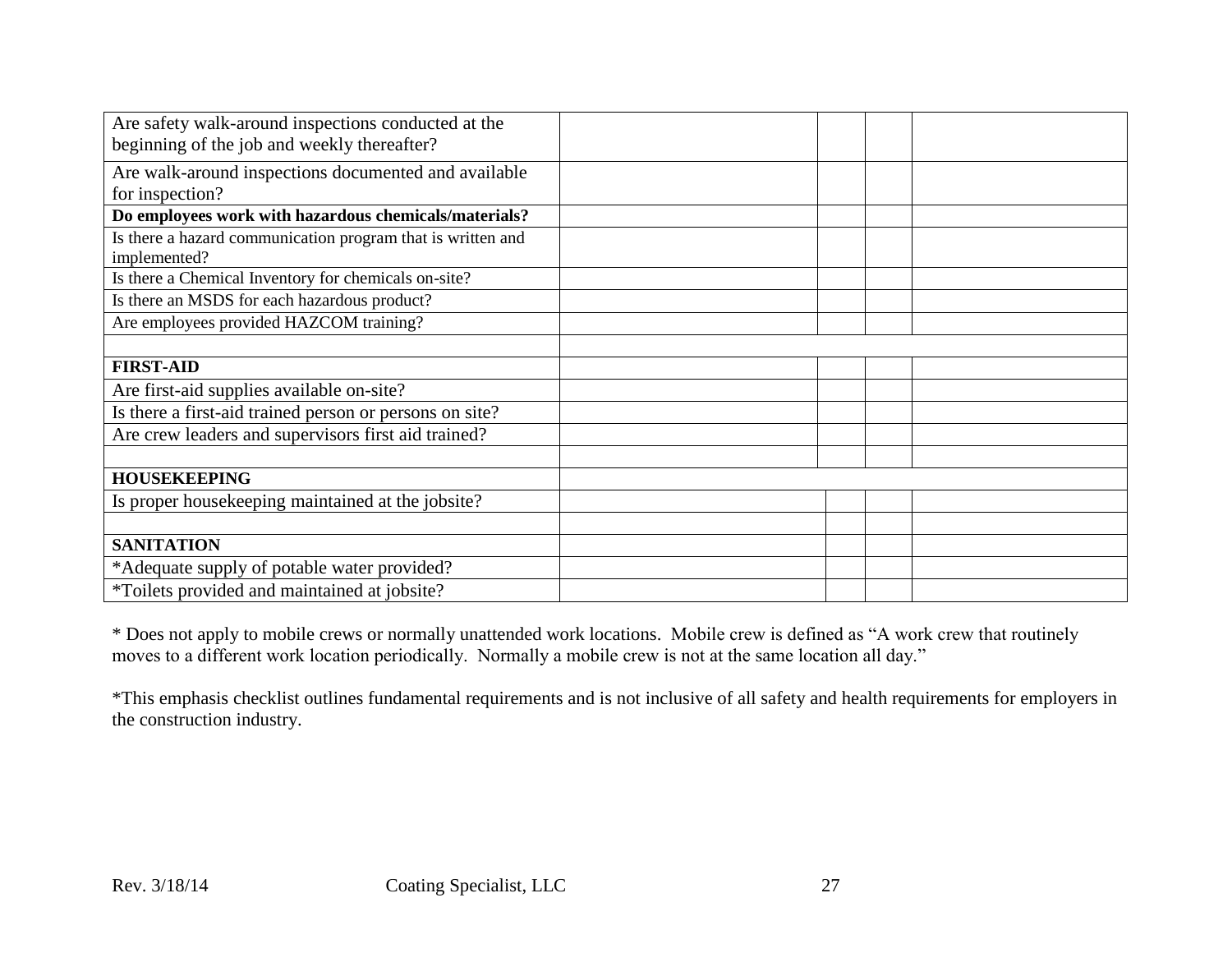# Hazard Communication checklist

- 1. Have we prepared a list of all the hazardous chemicals in our workplace?
- 2. Are we prepared to update our hazardous chemical list?
- 3. Have we obtained or developed a material safety data sheet for each hazardous chemical we use?
- 4. Have we developed a system to ensure that all incoming hazardous chemicals are checked for proper labels and data sheets?
- 5. Do we have procedures to ensure proper labeling or warning signs for containers that hold hazardous chemicals?
- 6. Are our employees aware of the specific information and training requirements of the Hazard Communication Standard?
- 7. Are our employees familiar with the different types of chemicals and the hazards associated with them?
- 8. Have our employees been informed of the hazards associate with performing non-routine tasks?
- 9. Are employees trained about proper work practices and personal protective equipment in relation to the hazardous chemicals in their work area?
- 10. Does our training program provide information on appropriate first aid, emergency procedures, and the likely symptoms of overexposure?
- 11. Does our training program include an explanation of labels and warnings that are used in each work area?
- 12. Does the training describe where to obtain data sheets and how employees may use them?
- 13. Have we worked out a system to ensure that new employees are trained before beginning work?
- 14. Have we developed a system to identify new hazardous chemicals before they are introduced into a work area?
- 15. Do we have a system for informing employees when we learn of new hazards associated with a chemical?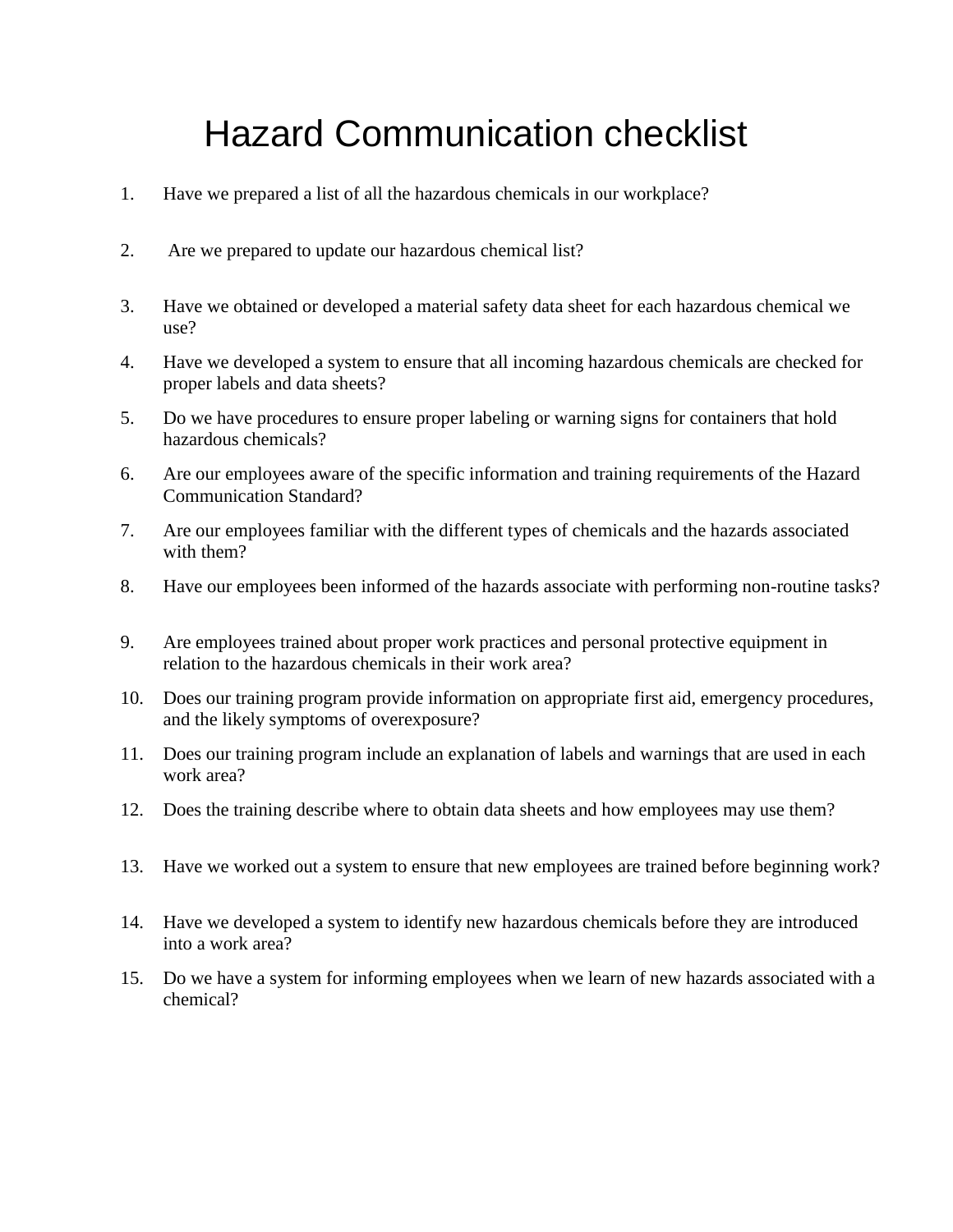# Written Hazard Communication Program

### **General:**

It is the Policy of **Coating Specialist, LLC** to provide and maintain a safe and healthy workplace for all employees including those who work with potentially hazardous chemicals. This written program will be posted and available 24 hours a day, seven days a week at the following locations:

1. You will be notified of the location

If you work with or around potentially hazardous chemicals, this program affects you. The HAZARD COMMUNICATION STANDARD is intended to inform you of any potential chemical hazards from products you may come in contact with at this facility.

#### Container Labeling:

All containers of chemical products received at this company and all containers used as secondary containers will contain a label listing their hazards, both physical and health hazards. If the label is missing, contact the **manager on duty** so that he/she may determine what the product is that has been received, and where it should be stored. **DO NOT ATTEMPT TO USE ANY CHEMICAL THAT IS NOT READILY IDENTIFIABLE.**

### **Material Safety Data Sheets:**

The **manager on duty** has the MSDSs on file from the various chemical manufacturers for all hazardous chemicals used in connection with this workplace. The MSDSs list, in English, information available about any particular chemical: health hazards, emergency and first aid procedures, how the chemical could enter the body, the safe handling and use of the chemical, name of manufacturer, etc. The MSDS file may be found in these locations:

- 1. In every business vehicle on site
- 2. Emailed to employees when received attached are the current MSDS



3. If hard copy, please see appendix A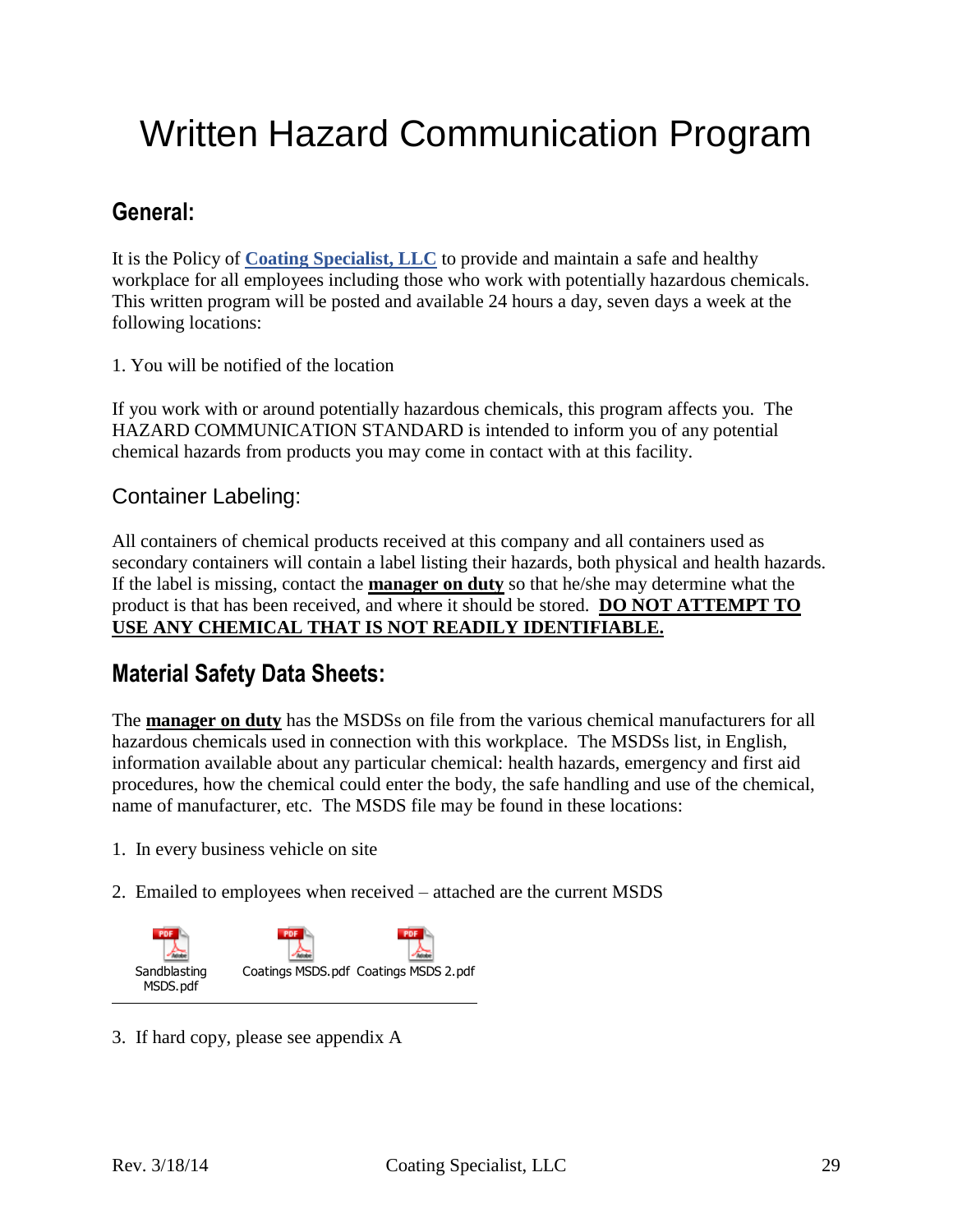### **Employee Training and Information:**

The manager on duty will provide training to all employees and new hires on the proper use of hazardous chemicals and potential hazards. They will be responsible for providing the following informational training to all employees:

- 1. Hazardous chemicals present in the workplace.
- 2. Location of various chemicals. What to use. What to avoid.
- 3. Emergency procedures in case of contact with hazardous chemicals.
- 4. How to read the labels.
- 5. Location of the MSDS files and how to read the MSDS.
- 6. Non-routine tasks that may be encountered.
- 7. Symptoms of overexposure and personal protective measures to be used.

#### **Hazardous Materials Inventory List:**

**Examples:** acids, aerosols, battery fluids, catalysts, caustics, cleaning agents, degreasing agents, flammables, fuels, fungicides, industrial oils, insecticides, herbicides, office copier chemicals, pesticides, surfactants, solvents, wood preservatives, paint.